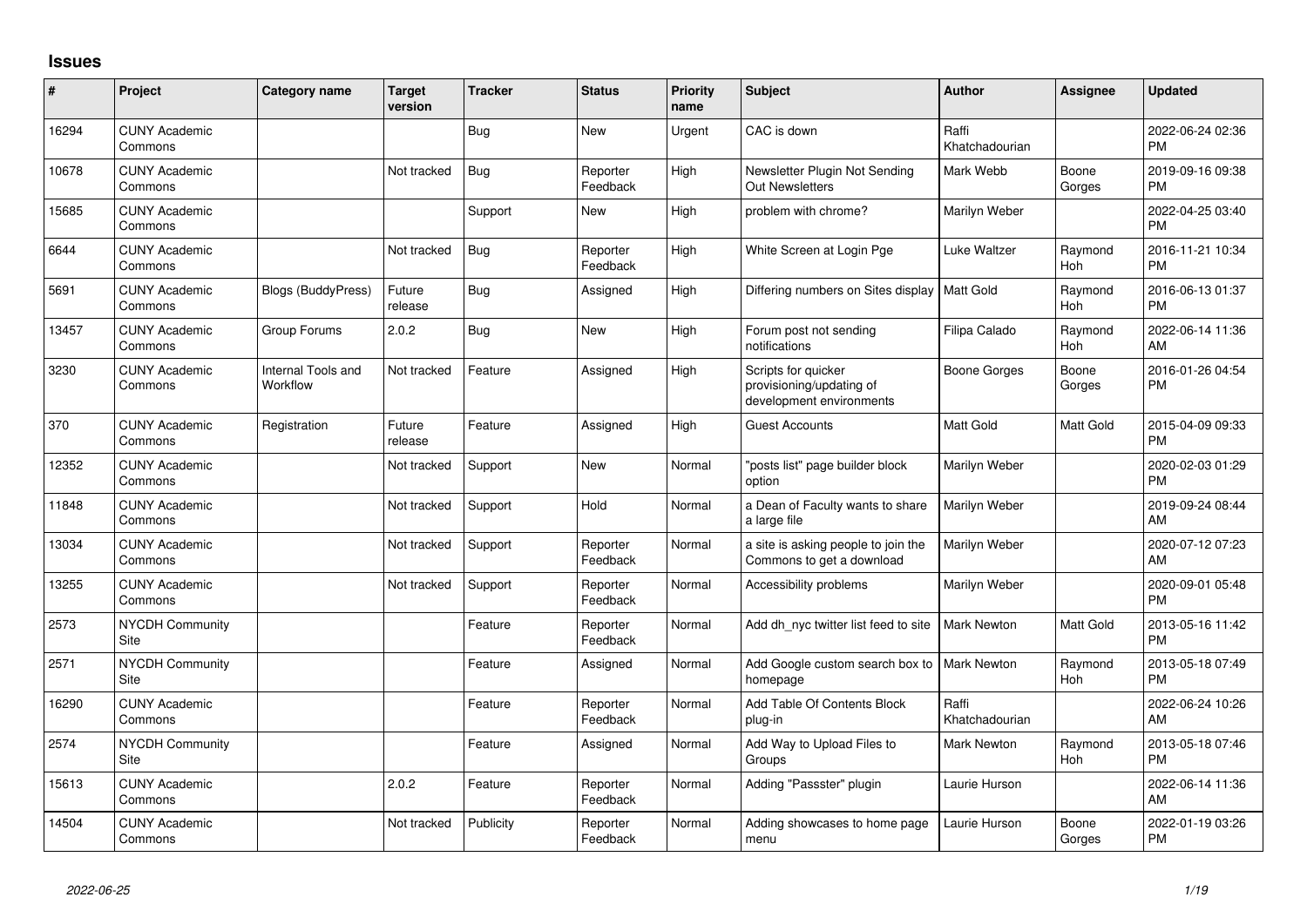| #     | Project                                                                 | <b>Category name</b> | <b>Target</b><br>version | <b>Tracker</b> | <b>Status</b>        | <b>Priority</b><br>name | <b>Subject</b>                                                                        | <b>Author</b>    | <b>Assignee</b>     | <b>Updated</b>                |
|-------|-------------------------------------------------------------------------|----------------------|--------------------------|----------------|----------------------|-------------------------|---------------------------------------------------------------------------------------|------------------|---------------------|-------------------------------|
| 11393 | <b>CUNY Academic</b><br>Commons                                         |                      | Not tracked              | Publicity      | <b>New</b>           | Normal                  | After 1.15 release, ceate a hero<br>slide and post about adding a site<br>to a group  | scott voth       | Patrick<br>Sweeney  | 2019-05-14 10:32<br>AM        |
| 15370 | <b>CUNY Academic</b><br>Commons                                         |                      |                          | Support        | Reporter<br>Feedback | Normal                  | All-in-One Event Calendar?                                                            | Marilyn Weber    |                     | 2022-02-17 11:03<br>AM        |
| 15176 | <b>CUNY Academic</b><br>Commons                                         |                      | Not tracked              | Support        | Reporter<br>Feedback | Normal                  | Archiving Q Writing & Old<br>Wordpress Sites on the Commons                           | Laurie Hurson    |                     | 2022-02-08 10:28<br>AM        |
| 11787 | <b>CUNY Academic</b><br>Commons                                         |                      | Not tracked              | Support        | Reporter<br>Feedback | Normal                  | automated comments notifications   Marilyn Weber<br>on ZenDesk                        |                  |                     | 2019-08-26 06:18<br><b>PM</b> |
| 15923 | <b>CUNY Academic</b><br>Commons                                         |                      | Not tracked              | Feature        | Reporter<br>Feedback | Normal                  | <b>Bellows Plugin Adjustments</b>                                                     | Laurie Hurson    |                     | 2022-04-20 10:10<br>AM        |
| 12911 | <b>CUNY Academic</b><br>Commons                                         |                      | Not tracked              | Feature        | <b>New</b>           | Normal                  | Block access to xmlrpc.php based   Boone Gorges<br>on User-Agent                      |                  | Boone<br>Gorges     | 2020-06-09 05:12<br><b>PM</b> |
| 10657 | <b>CUNY Academic</b><br>Commons                                         |                      | Not tracked              | Support        | Reporter<br>Feedback | Normal                  | child theme problems                                                                  | Marilyn Weber    |                     | 2018-11-08 01:19<br><b>PM</b> |
| 11519 | <b>CUNY Academic</b><br>Commons                                         |                      | Not tracked              | Support        | Assigned             | Normal                  | comment option not appearing                                                          | Marilyn Weber    |                     | 2019-09-24 10:28<br>AM        |
| 11149 | <b>CUNY Academic</b><br>Commons                                         |                      | Not tracked              | Support        | Reporter<br>Feedback | Normal                  | comments getting blocked                                                              | Marilyn Weber    | Raymond<br>Hoh      | 2019-03-26 11:40<br>AM        |
| 14394 | <b>CUNY Academic</b><br>Commons                                         |                      | Not tracked              | Feature        | <b>New</b>           | Normal                  | Commons News Site - redesign                                                          | scott voth       | scott voth          | 2021-09-14 10:46<br>AM        |
| 14936 | <b>CUNY Academic</b><br>Commons                                         |                      |                          | Bug            | <b>New</b>           | Normal                  | Commons websites blocked by<br>SPS campus network                                     | Laurie Hurson    |                     | 2021-11-03 03:57<br>PM        |
| 13949 | <b>CUNY Academic</b><br>Commons                                         |                      | Not tracked              | Bug            | <b>New</b>           | Normal                  | Continued debugging of runaway<br>MySQL connections                                   | Matt Gold        | Boone<br>Gorges     | 2021-09-14 10:42<br>AM        |
| 8837  | <b>CUNY Academic</b><br>Commons                                         |                      | Not tracked              | Feature        | Assigned             | Normal                  | Create a form to request info from<br>people requesting premium<br>themes and plugins | <b>Matt Gold</b> | Marilyn<br>Weber    | 2017-11-14 03:35<br><b>PM</b> |
| 12062 | AD/O365 Transition<br>from NonMatric to<br><b>Matriculated Students</b> |                      |                          | Feature        | In Progress          | Normal                  | create solution and console<br>project                                                | Emilio Rodriguez | Emilio<br>Rodriguez | 2019-11-12 03:56<br>PM        |
| 6665  | <b>CUNY Academic</b><br>Commons                                         |                      | Not tracked              | Publicity      | <b>New</b>           | Normal                  | Dead Link in 1.10 announcement<br>post                                                | Paige Dupont     | Stephen Real        | 2016-12-01 03:11<br><b>PM</b> |
| 11509 | <b>CUNY Academic</b><br>Commons                                         |                      | Not tracked              | Support        | Reporter<br>Feedback | Normal                  | deleted Page causing a Menu<br>problem?                                               | Marilyn Weber    |                     | 2019-06-04 09:54<br>AM        |
| 15260 | <b>CUNY Academic</b><br>Commons                                         |                      |                          | Support        | Reporter<br>Feedback | Normal                  | Diacritical markings   European<br><b>Stages</b>                                      | Marilyn Weber    |                     | 2022-02-04 08:16<br>AM        |
| 14940 | <b>CUNY Academic</b><br>Commons                                         |                      |                          | Bug            | <b>New</b>           | Normal                  | Discrepancy between Commons<br>profile "sites" and actual # of sites                  | Laurie Hurson    |                     | 2021-11-08 11:09<br>AM        |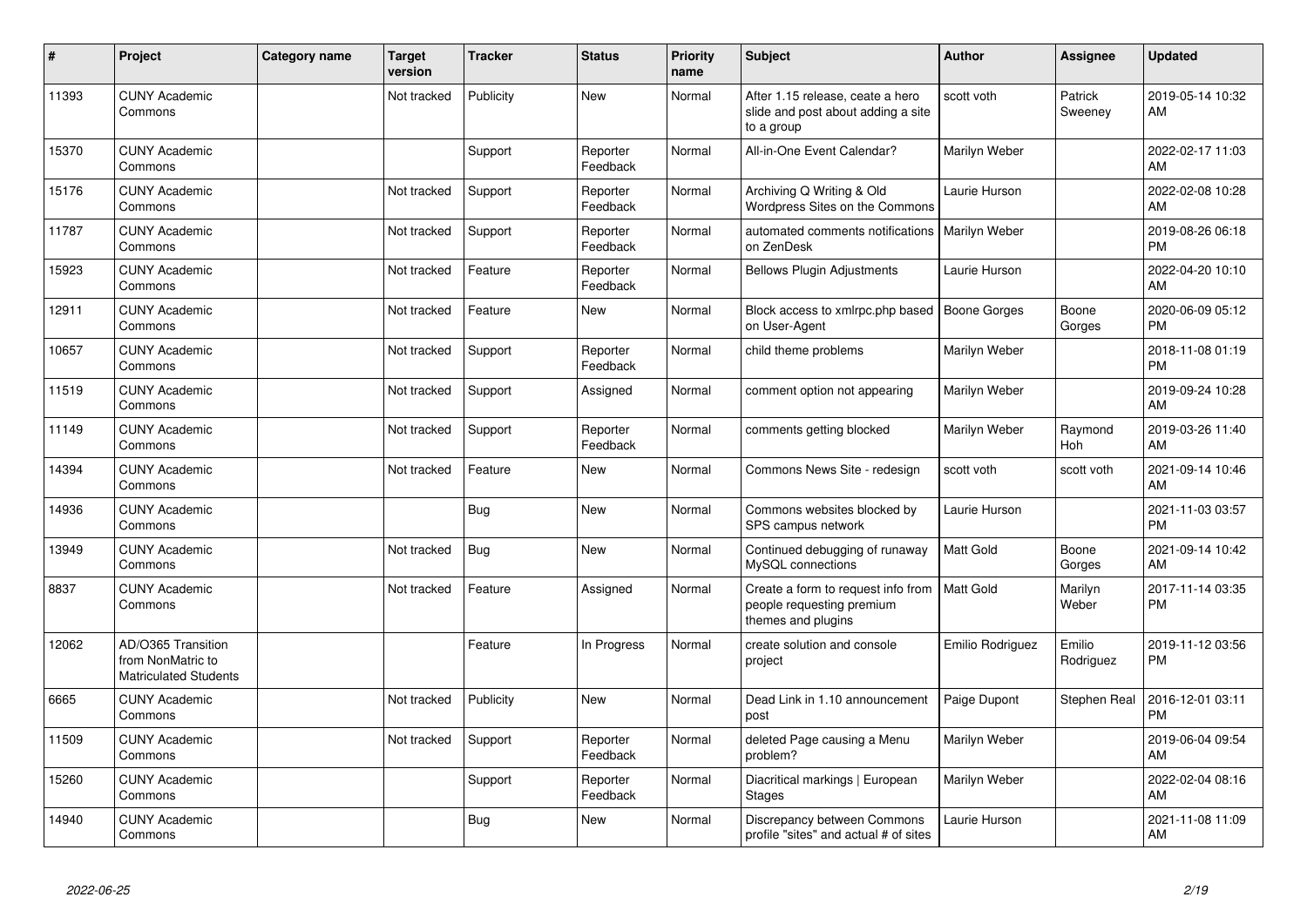| #     | Project                         | <b>Category name</b> | <b>Target</b><br>version | <b>Tracker</b> | <b>Status</b>        | <b>Priority</b><br>name | <b>Subject</b>                                                                                                                               | <b>Author</b>           | Assignee            | <b>Updated</b>                |
|-------|---------------------------------|----------------------|--------------------------|----------------|----------------------|-------------------------|----------------------------------------------------------------------------------------------------------------------------------------------|-------------------------|---------------------|-------------------------------|
| 9207  | <b>CUNY Academic</b><br>Commons |                      | Future<br>release        | Support        | Reporter<br>Feedback | Normal                  | display dashboards made in<br>Tableau?                                                                                                       | Marilyn Weber           | Boone<br>Gorges     | 2018-04-10 10:42<br>AM        |
| 16092 | <b>CUNY Academic</b><br>Commons |                      | Future<br>release        | Feature        | Hold                 | Normal                  | Don't show main site in Site<br>search results                                                                                               | <b>Boone Gorges</b>     | Boone<br>Gorges     | 2022-05-17 03:12<br><b>PM</b> |
| 12198 | <b>CUNY Academic</b><br>Commons |                      | Not tracked              | Bug            | Reporter<br>Feedback | Normal                  | Duplicate listing in My Sites                                                                                                                | Tom Harbison            |                     | 2019-12-09 05:50<br><b>PM</b> |
| 15655 | <b>CUNY Academic</b><br>Commons |                      | 2.0.2                    | Support        | Reporter<br>Feedback | Normal                  | Event Aggregator plugin?                                                                                                                     | Marilyn Weber           |                     | 2022-06-14 11:36<br>AM        |
| 15565 | <b>CUNY Academic</b><br>Commons |                      |                          | Support        | New                  | Normal                  | Events - send updates to an email   Marilyn Weber<br>listserv                                                                                |                         |                     | 2022-03-10 01:06<br><b>PM</b> |
| 14398 | <b>CUNY Academic</b><br>Commons |                      | Not tracked              | Support        | Reporter<br>Feedback | Normal                  | Events plug-in notification<br>problem                                                                                                       | Marilyn Weber           |                     | 2021-05-11 11:21<br>AM        |
| 4235  | <b>CUNY Academic</b><br>Commons |                      | Not tracked              | Design/UX      | Assigned             | Normal                  | Explore user experience around<br>comments on forum topics vs<br>docs                                                                        | Matt Gold               | Samantha<br>Raddatz | 2015-07-21 10:23<br>AM        |
| 11879 | <b>CUNY Academic</b><br>Commons |                      | Not tracked              | Bug            | <b>New</b>           | Normal                  | Hypothesis comments appearing<br>on multiple, different pdfs across<br>blogs                                                                 | Laurie Hurson           | Laurie Hurson       | 2019-09-19 02:39<br><b>PM</b> |
| 11131 | <b>CUNY Academic</b><br>Commons |                      | Future<br>release        | Feature        | Reporter<br>Feedback | Normal                  | Image Annotation Plugins                                                                                                                     | Laurie Hurson           |                     | 2019-02-26 11:33<br>AM        |
| 14792 | <b>CUNY Academic</b><br>Commons |                      |                          | <b>Bug</b>     | New                  | Normal                  | Inconsistent email notifications<br>from gravity forms                                                                                       | Raffi<br>Khatchadourian |                     | 2021-10-04 01:50<br><b>PM</b> |
| 9908  | <b>CUNY Academic</b><br>Commons |                      | Not tracked              | Feature        | New                  | Normal                  | Is it possible to send email<br>updates to users (or an email<br>address not on the list) for only a<br>single page AFTER being<br>prompted? | <b>Michael Shields</b>  | scott voth          | 2018-06-11 01:34<br><b>PM</b> |
| 15757 | <b>CUNY Academic</b><br>Commons |                      |                          | <b>Bug</b>     | <b>New</b>           | Normal                  | Members # do not match                                                                                                                       | Laurie Hurson           |                     | 2022-03-30 04:52<br><b>PM</b> |
| 11392 | <b>CUNY Academic</b><br>Commons |                      | Future<br>release        | Bug            | New                  | Normal                  | Migrate users away from<br><b>StatPress</b>                                                                                                  | <b>Boone Gorges</b>     |                     | 2019-04-23 03:53<br><b>PM</b> |
| 8992  | <b>NYCDH Community</b><br>Site  |                      |                          | <b>Bug</b>     | Assigned             | Normal                  | Multiple RBE error reports                                                                                                                   | <b>Matt Gold</b>        | Raymond<br>Hoh      | 2017-12-11 05:43<br><b>PM</b> |
| 11968 | JustPublics@365<br>MediaCamp    |                      |                          | Feature        | New                  | Normal                  | Nanoscience Retractable Display<br>Unit                                                                                                      | Donald Cherry           | Bonnie<br>Eissner   | 2021-02-19 08:50<br>AM        |
| 15169 | <b>CUNY Academic</b><br>Commons |                      | 2.0.2                    | Support        | Reporter<br>Feedback | Normal                  | new Prelude website zipfiles for<br>custom theme and other files.                                                                            | Marilyn Weber           |                     | 2022-06-14 11:36<br>AM        |
| 10262 | <b>CUNY Academic</b><br>Commons |                      | Not tracked              | <b>Bug</b>     | Reporter<br>Feedback | Normal                  | Newsletter Plugin: Broken Image<br>at Bottom of All Newsletters                                                                              | Mark Webb               | Raymond<br>Hoh      | 2018-08-30 05:17<br><b>PM</b> |
| 12436 | <b>CUNY Academic</b><br>Commons |                      | Not tracked              | Bug            | Assigned             | Normal                  | Nightly system downtime                                                                                                                      | Boone Gorges            |                     | 2020-08-01 09:30<br>AM        |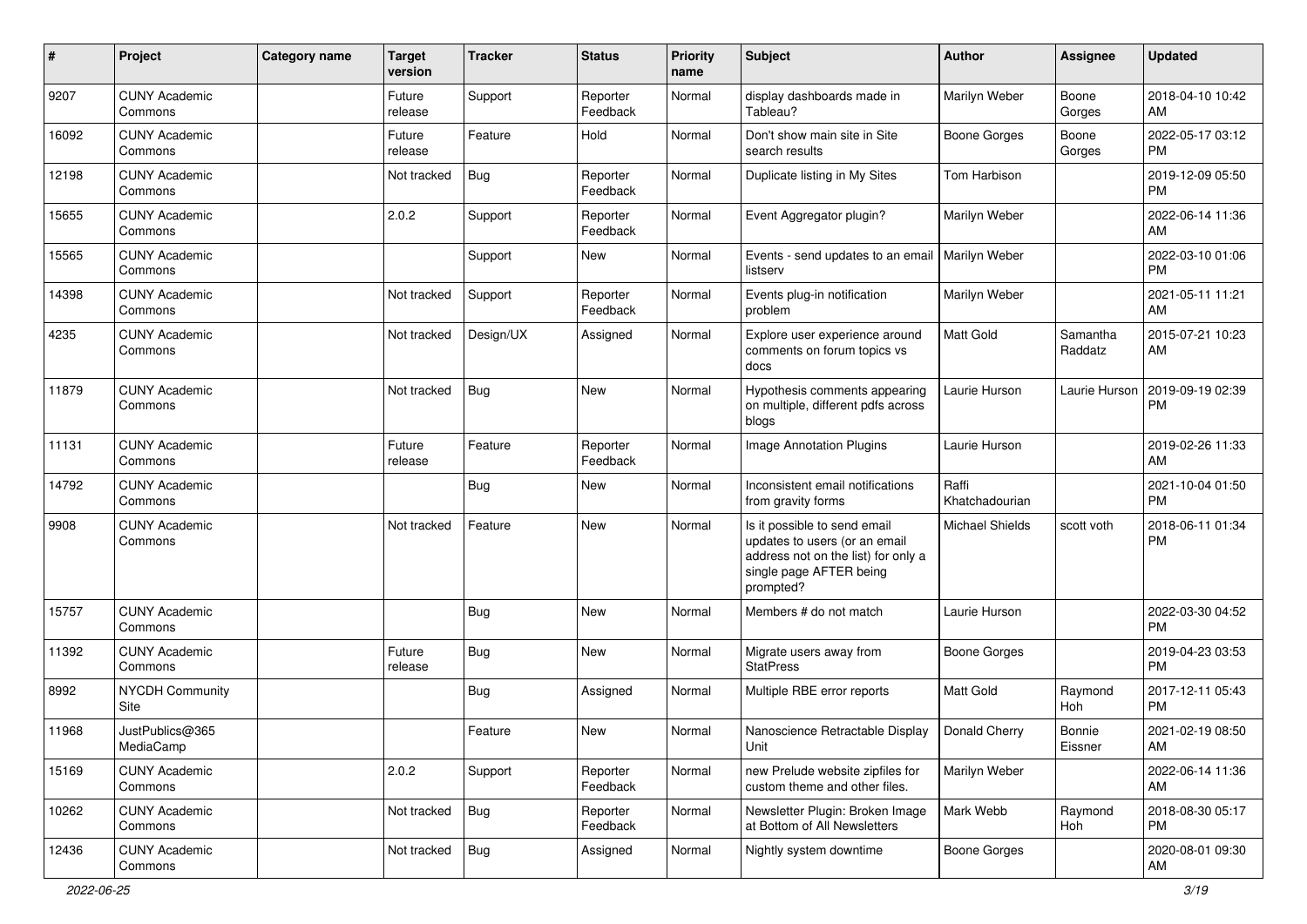| #     | Project                         | Category name | <b>Target</b><br>version | <b>Tracker</b> | <b>Status</b>        | <b>Priority</b><br>name | <b>Subject</b>                                         | <b>Author</b>     | <b>Assignee</b>       | <b>Updated</b>                |
|-------|---------------------------------|---------------|--------------------------|----------------|----------------------|-------------------------|--------------------------------------------------------|-------------------|-----------------------|-------------------------------|
| 15045 | <b>CUNY Academic</b><br>Commons |               |                          | Support        | <b>New</b>           | Normal                  | no result for KCeL in the search<br>box on the commons | Marilyn Weber     |                       | 2021-12-10 11:29<br>AM        |
| 12004 | <b>CUNY Academic</b><br>Commons |               | Not tracked              | Support        | Reporter<br>Feedback | Normal                  | Notifications for spam blog<br>comments                | Gina Cherry       | Raymond<br><b>Hoh</b> | 2019-11-01 12:05<br><b>PM</b> |
| 14475 | <b>CUNY Academic</b><br>Commons |               | Not tracked              | Publicity      | <b>New</b>           | Normal                  | <b>OER Showcase Page</b>                               | Laurie Hurson     | Laurie Hurson         | 2021-09-14 10:46<br>AM        |
| 8607  | <b>CUNY Academic</b><br>Commons |               | Not tracked              | Support        | <b>New</b>           | Normal                  | Paypal?                                                | Marilyn Weber     | Matt Gold             | 2018-05-15 01:37<br><b>PM</b> |
| 2612  | <b>CUNY Academic</b><br>Commons |               | Not tracked              | Publicity      | Assigned             | Normal                  | Pinterest site for the Commons                         | local admin       | Sarah<br>Morgano      | 2016-03-04 11:19<br>AM        |
| 14629 | <b>CUNY Academic</b><br>Commons |               | Not tracked              | Bug            | Reporter<br>Feedback | Normal                  | Possible Post Order Bug?                               | Syelle Graves     |                       | 2021-09-14 10:47<br>AM        |
| 11771 | <b>CUNY Academic</b><br>Commons |               | Not tracked              | Support        | Reporter<br>Feedback | Normal                  | post displays in sections                              | Marilyn Weber     |                       | 2019-08-20 10:34<br>AM        |
| 14900 | <b>CUNY Academic</b><br>Commons |               | Not tracked              | Support        | Reporter<br>Feedback | Normal                  | previous theme?                                        | Marilyn Weber     |                       | 2021-10-25 10:31<br>AM        |
| 13286 | <b>CUNY Academic</b><br>Commons |               | Not tracked              | Support        | New                  | Normal                  | problem connecting with<br>WordPress app               | Marilyn Weber     | Raymond<br>Hoh        | 2020-09-08 11:16<br>AM        |
| 14842 | <b>CUNY Academic</b><br>Commons |               | Not tracked              | Support        | Reporter<br>Feedback | Normal                  | Question about widgets and block<br>editor             | Gina Cherry       |                       | 2021-10-06 03:01<br><b>PM</b> |
| 15883 | <b>CUNY Academic</b><br>Commons |               | 2.1.0                    | Feature        | New                  | Normal                  | Release BPGES update                                   | Boone Gorges      | Boone<br>Gorges       | 2022-05-26 10:39<br>AM        |
| 16110 | <b>CUNY Academic</b><br>Commons |               |                          | Support        | Reporter<br>Feedback | Normal                  | remove Creative Commons<br>license from pages?         | Marilyn Weber     | Raymond<br>Hoh        | 2022-05-17 06:11<br><b>PM</b> |
| 16099 | <b>CUNY Academic</b><br>Commons |               |                          | Support        | Reporter<br>Feedback | Normal                  | request for Newsletter Glue                            | Marilyn Weber     |                       | 2022-05-13 12:14<br><b>PM</b> |
| 12484 | <b>CUNY Academic</b><br>Commons |               | Not tracked              | Support        | Reporter<br>Feedback | Normal                  | Sign up Code for COIL Course<br>starting in March      | Laurie Hurson     | Matt Gold             | 2020-03-02 02:26<br><b>PM</b> |
| 12328 | <b>CUNY Academic</b><br>Commons |               | Not tracked              | Support        | <b>New</b>           | Normal                  | Sign up Code for Non-CUNY<br>Faculty                   | Laurie Hurson     |                       | 2020-01-28 10:25<br>AM        |
| 15816 | <b>CUNY Academic</b><br>Commons |               | Not tracked              | Support        | <b>New</b>           | Normal                  | slow loading at SPS                                    | Marilyn Weber     |                       | 2022-04-05 01:26<br>PM        |
| 5298  | <b>CUNY Academic</b><br>Commons |               | Not tracked              | Publicity      | <b>New</b>           | Normal                  | Survey Pop-Up Text                                     | Samantha Raddatz  | Samantha<br>Raddatz   | 2016-03-22 12:27<br><b>PM</b> |
| 7828  | <b>CUNY Academic</b><br>Commons |               | Not tracked              | Feature        | Assigned             | Normal                  | Theme Assessment 2017                                  | Margaret Galvan   | Margaret<br>Galvan    | 2017-05-02 10:41<br><b>PM</b> |
| 10368 | <b>CUNY Academic</b><br>Commons |               | Future<br>release        | Feature        | Assigned             | Normal                  | Use ORCID data to populate<br>academic profile page    | Stephen Francoeur | Boone<br>Gorges       | 2018-09-25 01:53<br><b>PM</b> |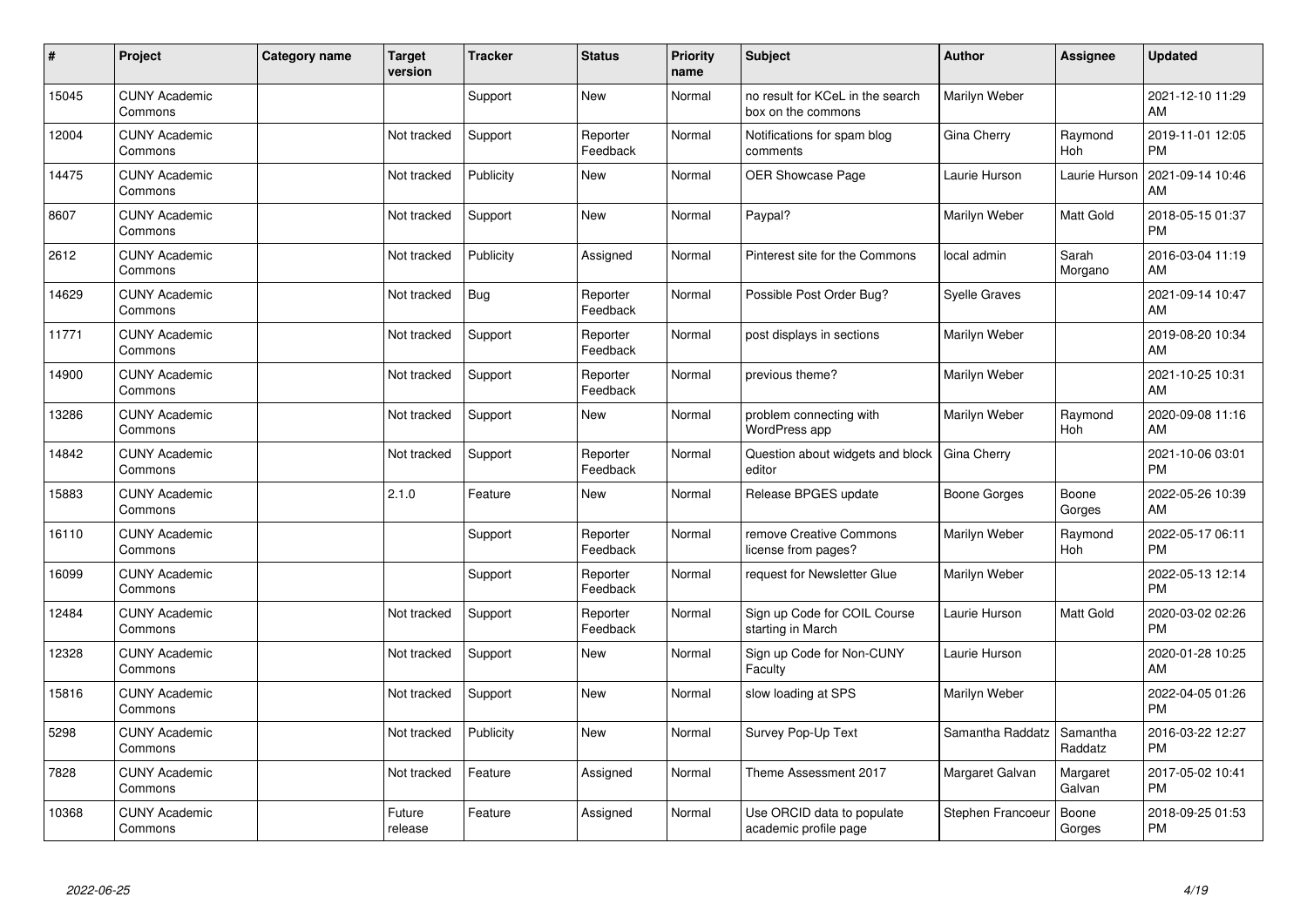| #     | Project                         | <b>Category name</b>      | <b>Target</b><br>version | <b>Tracker</b> | <b>Status</b>        | <b>Priority</b><br>name | <b>Subject</b>                                                                            | <b>Author</b>       | <b>Assignee</b>     | <b>Updated</b>                |
|-------|---------------------------------|---------------------------|--------------------------|----------------|----------------------|-------------------------|-------------------------------------------------------------------------------------------|---------------------|---------------------|-------------------------------|
| 14784 | <b>CUNY Academic</b><br>Commons |                           |                          | Support        | Reporter<br>Feedback | Normal                  | User report of logo problem when<br>using Customizer theme                                | Marilyn Weber       |                     | 2021-09-17 10:25<br>AM        |
| 14538 | <b>CUNY Academic</b><br>Commons |                           | Not tracked              | Support        | Reporter<br>Feedback | Normal                  | <b>Weebly To Commons</b>                                                                  | Laurie Hurson       |                     | 2021-09-14 10:47<br>AM        |
| 11517 | <b>CUNY Academic</b><br>Commons |                           | Not tracked              | Feature        | Assigned             | Normal                  | wp-accessibility plugin should not<br>strip 'target="_blank"' by default                  | <b>Boone Gorges</b> | Laurie Hurson       | 2019-09-24 09:57<br>AM        |
| 10839 | <b>CUNY Academic</b><br>Commons | About page                | Not tracked              | Support        | <b>New</b>           | Normal                  | <b>Mission Statement Needs</b><br>Revision                                                | scott voth          | Matt Gold           | 2018-12-26 10:58<br>AM        |
| 2666  | <b>CUNY Academic</b><br>Commons | About page                | Not tracked              | Documentation  | Assigned             | Normal                  | <b>Update About Text</b>                                                                  | <b>Chris Stein</b>  | Luke Waltzer        | 2016-03-04 11:19<br>AM        |
| 8900  | <b>CUNY Academic</b><br>Commons | Accessibility             | Future<br>release        | Feature        | Assigned             | Normal                  | Look into tools to enforce<br>accessibility in WP environment                             | <b>Matt Gold</b>    | Boone<br>Gorges     | 2022-04-26 11:59<br>AM        |
| 8901  | <b>CUNY Academic</b><br>Commons | Accessibility             | Future<br>release        | Feature        | Assigned             | Normal                  | Theme analysis for accessibility                                                          | Matt Gold           | Boone<br>Gorges     | 2022-04-26 11:59<br>AM        |
| 5581  | <b>CUNY Academic</b><br>Commons | Analytics                 | Future<br>release        | Feature        | Assigned             | Normal                  | <b>Explore alternatives to Google</b><br>Analytics                                        | Matt Gold           | Valerie<br>Townsend | 2020-04-17 03:12<br><b>PM</b> |
| 15210 | <b>CUNY Academic</b><br>Commons | Analytics                 | Not tracked              | Design/UX      | <b>New</b>           | Normal                  | Google Analytics improvements                                                             | Colin McDonald      | Boone<br>Gorges     | 2022-05-24 10:47<br>AM        |
| 5679  | <b>CUNY Academic</b><br>Commons | Analytics                 | Not tracked              | Feature        | <b>New</b>           | Normal                  | Logged In Users for GA                                                                    | Valerie Townsend    | Valerie<br>Townsend | 2016-06-11 09:49<br>AM        |
| 4972  | <b>CUNY Academic</b><br>Commons | Analytics                 | Not tracked              | Bug            | <b>New</b>           | Normal                  | <b>Newsletter Analytics</b>                                                               | Stephen Real        | Matt Gold           | 2015-12-09 12:54<br><b>PM</b> |
| 4070  | <b>CUNY Academic</b><br>Commons | Analytics                 | Not tracked              | Support        | Assigned             | Normal                  | Request for JITP site analytics                                                           | Matt Gold           | Seth Persons        | 2016-02-23 03:09<br><b>PM</b> |
| 1460  | <b>CUNY Academic</b><br>Commons | Analytics                 | Future<br>release        | Feature        | Assigned             | Normal                  | Update System Report                                                                      | <b>Brian Foote</b>  | Boone<br>Gorges     | 2015-11-09 06:13<br><b>PM</b> |
| 7022  | <b>CUNY Academic</b><br>Commons | Announcements             | Future<br>release        | Bug            | <b>New</b>           | Normal                  | Sitewide announcements should<br>be displayed on, and dismissable<br>from, mapped domains | Boone Gorges        | Boone<br>Gorges     | 2018-03-22 10:18<br>AM        |
| 4635  | <b>CUNY Academic</b><br>Commons | Authentication            | Future<br>release        | Feature        | New                  | Normal                  | Allow non-WP authentication                                                               | Boone Gorges        | Sonja Leix          | 2019-03-01 02:05<br><b>PM</b> |
| 9720  | <b>CUNY Academic</b><br>Commons | Authentication            | Future<br>release        | Feature        | <b>New</b>           | Normal                  | The Commons should be an<br>oAuth provider                                                | Boone Gorges        |                     | 2019-03-01 02:04<br><b>PM</b> |
| 6078  | <b>CUNY Academic</b><br>Commons | Blogs (BuddyPress)        | Future<br>release        | Feature        | <b>New</b>           | Normal                  | <b>Explore Adding Network Blog</b><br>Metadata Plugin                                     | Luke Waltzer        | Luke Waltzer        | 2016-10-11 10:29<br><b>PM</b> |
| 8835  | <b>CUNY Academic</b><br>Commons | <b>Blogs (BuddyPress)</b> | Future<br>release        | Feature        | <b>New</b>           | Normal                  | Extend cuny.is shortlinks to sites                                                        | Luke Waltzer        | Boone<br>Gorges     | 2022-04-26 11:59<br>AM        |
| 8836  | <b>CUNY Academic</b><br>Commons | <b>Blogs (BuddyPress)</b> | Future<br>release        | Feature        | Assigned             | Normal                  | Redesign site launch process                                                              | Matt Gold           | Boone<br>Gorges     | 2019-10-03 02:49<br><b>PM</b> |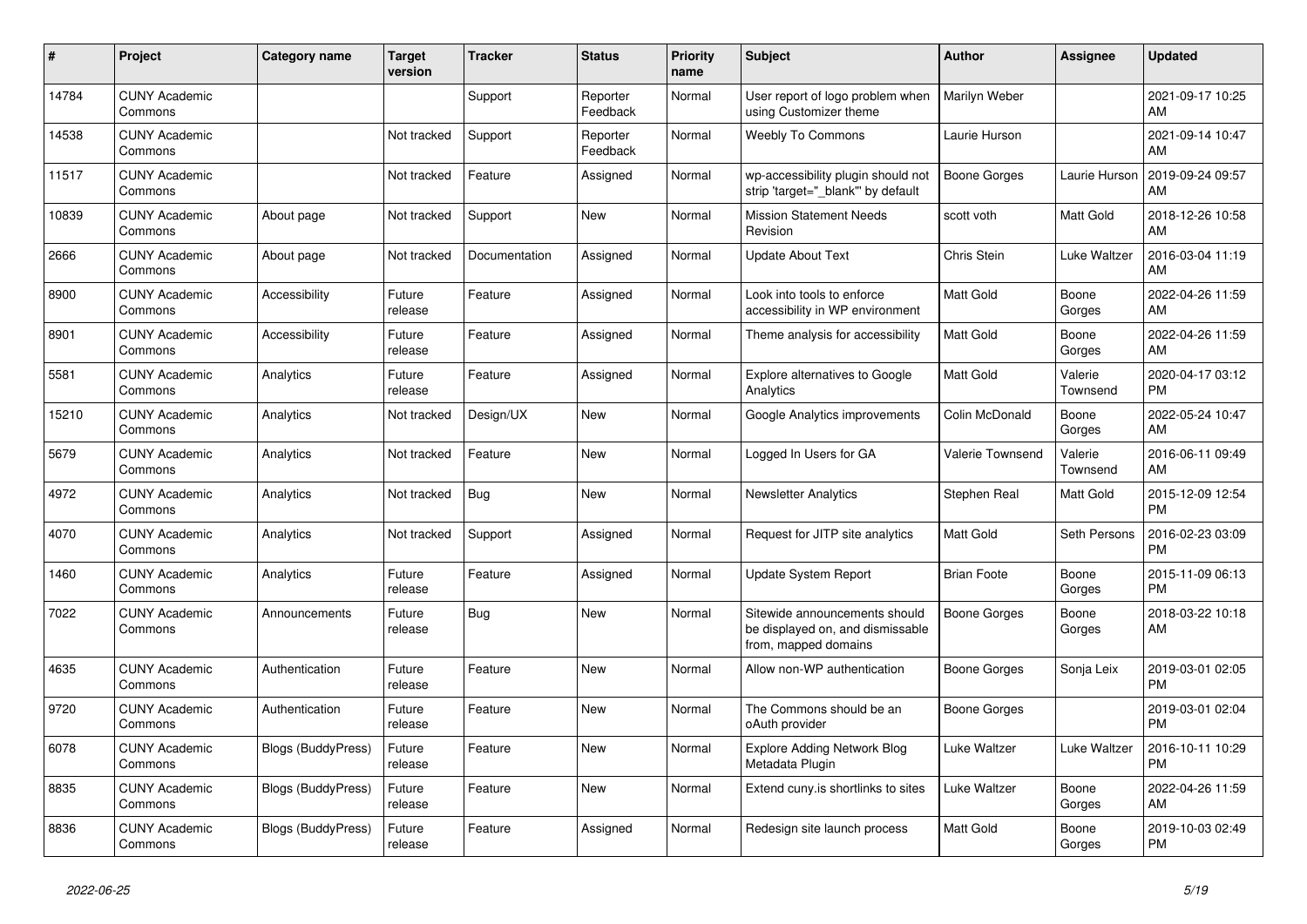| $\pmb{\#}$ | Project                         | Category name             | <b>Target</b><br>version | <b>Tracker</b> | <b>Status</b>        | <b>Priority</b><br>name | <b>Subject</b>                                                       | <b>Author</b>       | <b>Assignee</b>       | <b>Updated</b>                |
|------------|---------------------------------|---------------------------|--------------------------|----------------|----------------------|-------------------------|----------------------------------------------------------------------|---------------------|-----------------------|-------------------------------|
| 12350      | <b>CUNY Academic</b><br>Commons | <b>Blogs (BuddyPress)</b> | Not tracked              | Support        | Reporter<br>Feedback | Normal                  | URL creation problem                                                 | Marilyn Weber       |                       | 2020-02-03 11:27<br>AM        |
| 554        | <b>CUNY Academic</b><br>Commons | BuddyPress (misc)         | Future<br>release        | Feature        | Assigned             | Normal                  | Add Trackback notifications to<br>site-wide activity feed            | <b>Matt Gold</b>    | Boone<br>Gorges       | 2015-11-09 06:19<br><b>PM</b> |
| 11243      | <b>CUNY Academic</b><br>Commons | BuddyPress (misc)         | Future<br>release        | <b>Bug</b>     | <b>New</b>           | Normal                  | Audit bp-custom.php                                                  | Raymond Hoh         | Raymond<br>Hoh        | 2022-04-26 11:59<br>AM        |
| 635        | <b>CUNY Academic</b><br>Commons | BuddyPress (misc)         | Future<br>release        | Feature        | Assigned             | Normal                  | Big Blue Button -<br>Videoconferencing in Groups and<br><b>Blogs</b> | <b>Matt Gold</b>    | Boone<br>Gorges       | 2011-03-14 03:24<br><b>PM</b> |
| 7624       | <b>CUNY Academic</b><br>Commons | BuddyPress (misc)         | Future<br>release        | Design/UX      | <b>New</b>           | Normal                  | <b>BP</b> Notifications                                              | Luke Waltzer        | Paige Dupont          | 2017-02-08 10:43<br><b>PM</b> |
| 599        | <b>CUNY Academic</b><br>Commons | BuddyPress (misc)         | Future<br>release        | Feature        | Assigned             | Normal                  | Consider adding rating plugins for<br>BuddyPress/BBPress             | <b>Matt Gold</b>    | Boone<br>Gorges       | 2011-08-22 06:50<br><b>PM</b> |
| 500        | <b>CUNY Academic</b><br>Commons | BuddyPress (misc)         | Future<br>release        | Feature        | Assigned             | Normal                  | Export Group Data                                                    | <b>Matt Gold</b>    | Boone<br>Gorges       | 2010-12-19 12:09<br><b>PM</b> |
| 435        | <b>CUNY Academic</b><br>Commons | BuddyPress (misc)         | Future<br>release        | Feature        | Assigned             | Normal                  | Include Avatar Images in Forum<br><b>Post Notification Emails</b>    | Matt Gold           | Boone<br>Gorges       | 2010-12-08 12:40<br><b>PM</b> |
| 377        | <b>CUNY Academic</b><br>Commons | BuddyPress (misc)         | Future<br>release        | Feature        | Assigned             | Normal                  | Like buttons                                                         | <b>Matt Gold</b>    | Boone<br>Gorges       | 2010-11-16 05:13<br><b>PM</b> |
| 4226       | <b>CUNY Academic</b><br>Commons | <b>BuddyPress Docs</b>    | Future<br>release        | Design/UX      | <b>New</b>           | Normal                  | Add option to connect a Doc with<br>a Group                          | Samantha Raddatz    | Samantha<br>Raddatz   | 2015-09-09 04:08<br><b>PM</b> |
| 2523       | <b>CUNY Academic</b><br>Commons | <b>BuddyPress Docs</b>    | Future<br>release        | Feature        | Assigned             | Normal                  | Allow Users to Upload Images to<br><b>BP</b> Docs                    | Matt Gold           | Boone<br>Gorges       | 2015-11-09 06:14<br><b>PM</b> |
| 618        | <b>CUNY Academic</b><br>Commons | <b>BuddyPress Docs</b>    | Future<br>release        | Feature        | Assigned             | Normal                  | BuddyPress Docs: export formats                                      | Boone Gorges        | Boone<br>Gorges       | 2015-11-09 05:38<br><b>PM</b> |
| 1422       | <b>CUNY Academic</b><br>Commons | <b>BuddyPress Docs</b>    | Future<br>release        | Feature        | Assigned             | Normal                  | Make "created Doc" activity icons<br>non-mini                        | <b>Boone Gorges</b> | Boone<br>Gorges       | 2015-11-09 05:48<br><b>PM</b> |
| 1744       | <b>CUNY Academic</b><br>Commons | <b>BuddyPress Docs</b>    | Future<br>release        | Feature        | Assigned             | Normal                  | Spreadsheet-style Docs                                               | Boone Gorges        | Boone<br>Gorges       | 2015-11-09 06:13<br><b>PM</b> |
| 13466      | <b>CUNY Academic</b><br>Commons | Cavalcade                 | Future<br>release        | Feature        | <b>New</b>           | Normal                  | Automated cleanup for duplicate<br>Cavalcade tasks                   | Boone Gorges        | Boone<br>Gorges       | 2020-10-13 05:24<br><b>PM</b> |
| 14994      | <b>CUNY Academic</b><br>Commons | cdev.gc.cuny.edu          | Not tracked              | Support        | In Progress          | Normal                  | Clear Cache on CDEV                                                  | scott voth          | Raymond<br>Hoh        | 2021-12-07 03:51<br><b>PM</b> |
| 9060       | <b>CUNY Academic</b><br>Commons | Commons In A Box          | Not tracked              | Bug            | Hold                 | Normal                  | Problems with CBox image library<br>upload                           | Lisa Rhody          | Raymond<br><b>Hoh</b> | 2018-01-10 03:26<br><b>PM</b> |
| 4027       | <b>CUNY Academic</b><br>Commons | Commons In A Box          | Not tracked              | Design/UX      | Assigned             | Normal                  | Usability review of CBOX update<br>procedures                        | Matt Gold           | Samantha<br>Raddatz   | 2015-05-11 06:36<br><b>PM</b> |
| 11789      | <b>CUNY Academic</b><br>Commons | Courses                   | Future<br>release        | Feature        | <b>New</b>           | Normal                  | Ability to remove item from<br>Courses list                          | Laurie Hurson       | Sonja Leix            | 2019-09-24 12:28<br><b>PM</b> |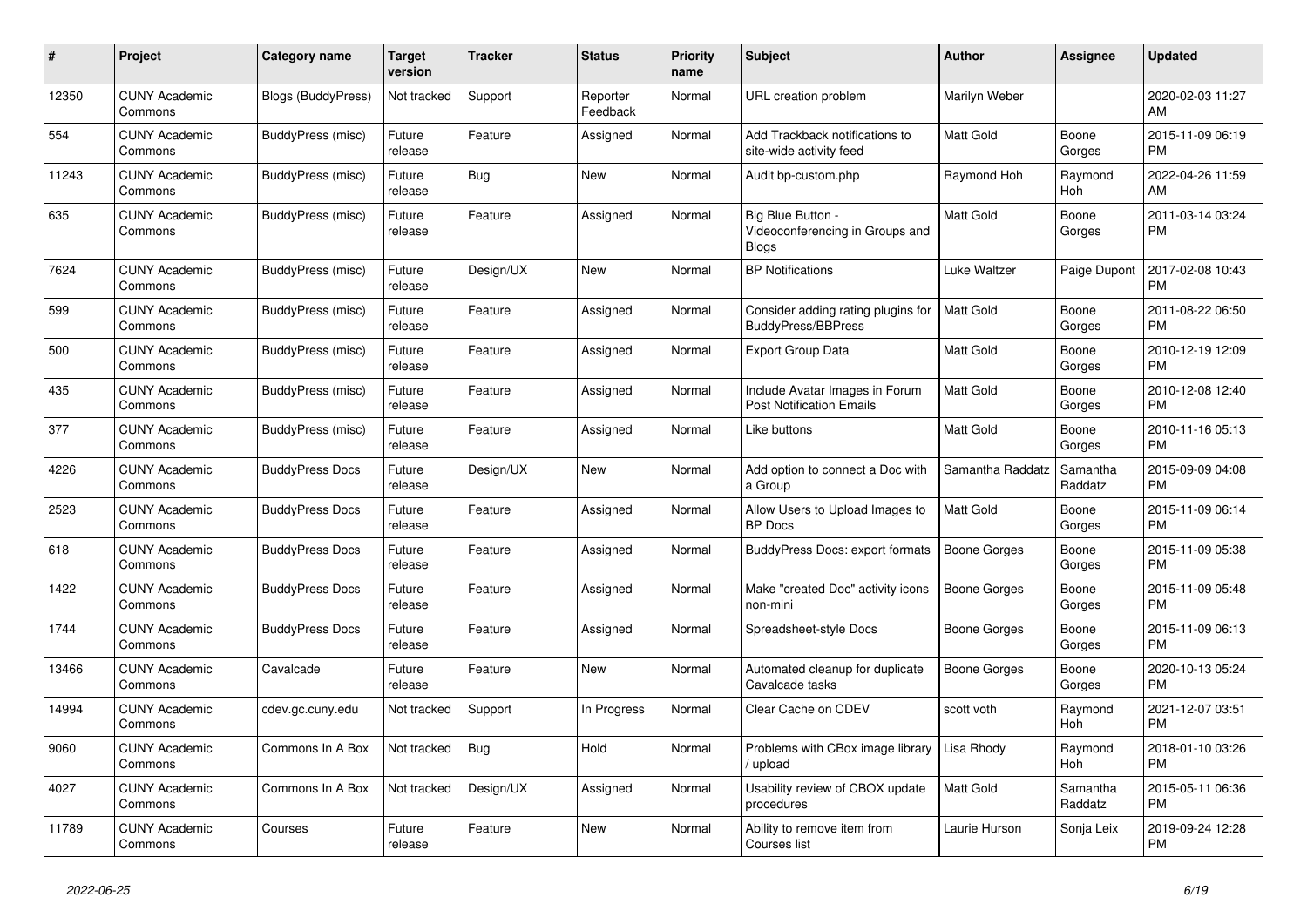| #     | Project                         | <b>Category name</b>       | Target<br>version | <b>Tracker</b> | <b>Status</b>        | <b>Priority</b><br>name | <b>Subject</b>                                                         | <b>Author</b>           | <b>Assignee</b>  | <b>Updated</b>                |
|-------|---------------------------------|----------------------------|-------------------|----------------|----------------------|-------------------------|------------------------------------------------------------------------|-------------------------|------------------|-------------------------------|
| 10226 | <b>CUNY Academic</b><br>Commons | Courses                    | Future<br>release | Feature        | <b>New</b>           | Normal                  | Add "My Courses" to drop down<br>list                                  | scott voth              | Boone<br>Gorges  | 2021-11-19 12:42<br><b>PM</b> |
| 11556 | <b>CUNY Academic</b><br>Commons | Courses                    | Not tracked       | Bug            | Reporter<br>Feedback | Normal                  | Instructor name given in course<br>listing                             | Tom Harbison            |                  | 2019-06-25 04:12<br><b>PM</b> |
| 12438 | <b>CUNY Academic</b><br>Commons | Courses                    | Not tracked       | <b>Bug</b>     | <b>New</b>           | Normal                  | Site appearing twice                                                   | Laurie Hurson           | Boone<br>Gorges  | 2020-02-18 01:34<br><b>PM</b> |
| 9420  | <b>CUNY Academic</b><br>Commons | cuny.is                    | Not tracked       | Feature        | <b>New</b>           | Normal                  | Request for http://cuny.is/streams                                     | Raffi<br>Khatchadourian | Marilyn<br>Weber | 2018-04-02 10:08<br>AM        |
| 10439 | <b>CUNY Academic</b><br>Commons | Design                     | 2.1.0             | Design/UX      | <b>New</b>           | Normal                  | <b>Create Style Guide for Commons</b>                                  | Sonja Leix              | Sara Cannon      | 2022-06-23 06:20<br><b>PM</b> |
| 2754  | <b>CUNY Academic</b><br>Commons | Design                     | Future<br>release | Feature        | Assigned             | Normal                  | Determine strategy for CAC logo<br>handling in top header              | Micki Kaufman           | Chris Stein      | 2015-01-05 08:53<br><b>PM</b> |
| 8902  | <b>CUNY Academic</b><br>Commons | Design                     | Not tracked       | Feature        | Assigned             | Normal                  | Report back on research on<br><b>BuddyPress themes</b>                 | Matt Gold               | Michael Smith    | 2017-11-10 12:31<br><b>PM</b> |
| 860   | <b>CUNY Academic</b><br>Commons | Design                     | Future<br>release | Design/UX      | Assigned             | Normal                  | <b>Standardize Button Treatment</b><br>Across the Commons              | Chris Stein             | Chris Stein      | 2014-05-01 09:45<br>AM        |
| 16199 | <b>CUNY Academic</b><br>Commons | <b>Directories</b>         | 2.0.2             | Bug            | <b>New</b>           | Normal                  | Removed "Semester" Filter from<br><b>Courses Directory</b>             | Laurie Hurson           | Boone<br>Gorges  | 2022-06-14 11:36<br>AM        |
| 4225  | <b>CUNY Academic</b><br>Commons | DiRT Integration           | Future<br>release | Design/UX      | <b>New</b>           | Normal                  | Add information to DIRT page (in<br>Create a Group)                    | Samantha Raddatz        | <b>Matt Gold</b> | 2015-06-26 03:14<br><b>PM</b> |
| 3524  | <b>CUNY Academic</b><br>Commons | Documentation              | Not tracked       | Documentation  | Assigned             | Normal                  | Post describing all you can do<br>when starting up a new<br>blog/group | Matt Gold               | scott voth       | 2014-10-04 12:56<br><b>PM</b> |
| 10982 | <b>CUNY Academic</b><br>Commons | Domain Mapping             | Not tracked       | Support        | Reporter<br>Feedback | Normal                  | <b>CNAME</b> question                                                  | scott voth              |                  | 2019-01-22 04:29<br><b>PM</b> |
| 11493 | <b>CUNY Academic</b><br>Commons | Domain Mapping             | Not tracked       | Support        | Reporter<br>Feedback | Normal                  | Domain Mapping Request - Talia<br>Schaffer                             | scott voth              | <b>Matt Gold</b> | 2019-08-06 08:39<br>AM        |
| 14496 | <b>CUNY Academic</b><br>Commons | Domain Mapping             | Future<br>release | <b>Bug</b>     | New                  | Normal                  | Mapped domain SSO uses<br>third-party cookies                          | Raymond Hoh             | Raymond<br>Hoh   | 2021-05-24 04:03<br><b>PM</b> |
| 5992  | <b>CUNY Academic</b><br>Commons | <b>Email Notifications</b> | Future<br>release | Feature        | New                  | Normal                  | Changing the From line of<br>autogenerated blog emails                 | Marilyn Weber           |                  | 2018-09-27 05:19<br><b>PM</b> |
| 12042 | <b>CUNY Academic</b><br>Commons | <b>Email Notifications</b> | Future<br>release | Feature        | New                  | Normal                  | Improved error logging for BPGES   Boone Gorges<br>send queue          |                         | Boone<br>Gorges  | 2021-11-19 12:25<br><b>PM</b> |
| 9979  | <b>CUNY Academic</b><br>Commons | <b>Email Notifications</b> | Not tracked       | <b>Bug</b>     | Reporter<br>Feedback | Normal                  | Reports of slow email activation<br>emails                             | Matt Gold               | Boone<br>Gorges  | 2018-08-29 09:40<br><b>PM</b> |
| 15604 | <b>CUNY Academic</b><br>Commons | <b>Email Notifications</b> | Future<br>release | Feature        | Assigned             | Normal                  | <b>Restructure Commons Group</b><br><b>Digest Email Messages</b>       | Matt Gold               | Boone<br>Gorges  | 2022-05-26 10:45<br>AM        |
| 4238  | <b>CUNY Academic</b><br>Commons | Events                     | Future<br>release | Feature        | Assigned             | Normal                  | Copy Events to Other Groups?                                           | Matt Gold               | Boone<br>Gorges  | 2015-07-02 10:08<br>AM        |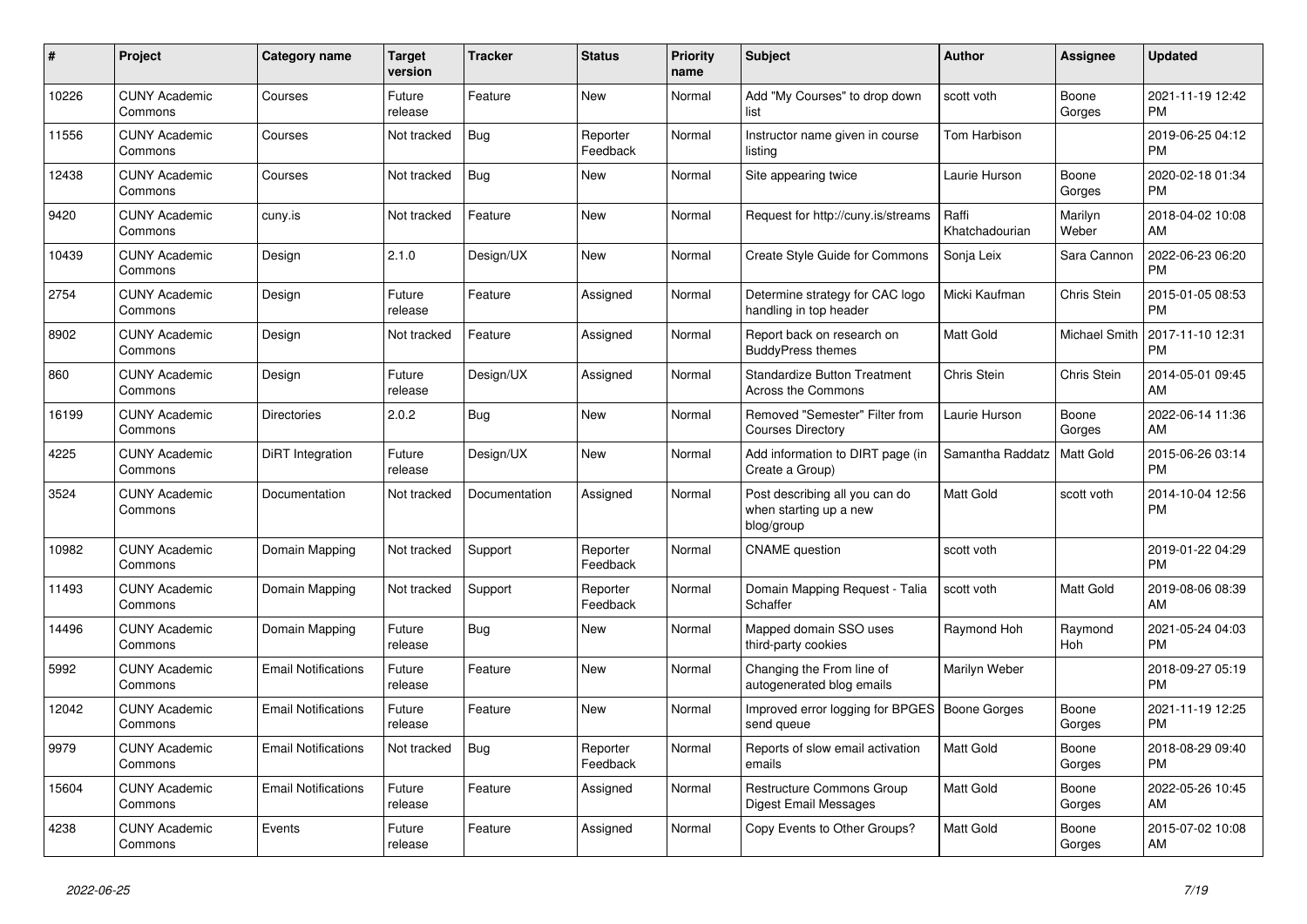| #     | Project                         | <b>Category name</b> | Target<br>version | <b>Tracker</b> | <b>Status</b>        | <b>Priority</b><br>name | <b>Subject</b>                                                                      | <b>Author</b>           | <b>Assignee</b>     | <b>Updated</b>                |
|-------|---------------------------------|----------------------|-------------------|----------------|----------------------|-------------------------|-------------------------------------------------------------------------------------|-------------------------|---------------------|-------------------------------|
| 4053  | <b>CUNY Academic</b><br>Commons | Events               | Future<br>release | Feature        | Assigned             | Normal                  | Create new tab for past events                                                      | <b>Matt Gold</b>        | Boone<br>Gorges     | 2015-05-12 02:10<br><b>PM</b> |
| 4592  | <b>CUNY Academic</b><br>Commons | Events               | Future<br>release | Design/UX      | <b>New</b>           | Normal                  | Event Creation - Venue Dropdown<br>Slow                                             | Samantha Raddatz        | Boone<br>Gorges     | 2015-09-14 04:56<br><b>PM</b> |
| 5696  | <b>CUNY Academic</b><br>Commons | Events               | Future<br>release | Feature        | Assigned             | Normal                  | Events Calendar - display options<br>calendar aggregation                           | Matt Gold               | Boone<br>Gorges     | 2016-10-13 11:44<br>AM        |
| 4438  | <b>CUNY Academic</b><br>Commons | Events               | Future<br>release | Bug            | Assigned             | Normal                  | Events Calendar - Export<br><b>Recurring Events</b>                                 | scott voth              | Daniel Jones        | 2016-05-23 04:25<br><b>PM</b> |
| 4481  | <b>CUNY Academic</b><br>Commons | Events               | Future<br>release | Feature        | New                  | Normal                  | Group admins/mods should have<br>the ability to unlink an event from<br>the group   | <b>Boone Gorges</b>     | Boone<br>Gorges     | 2017-04-24 03:53<br><b>PM</b> |
| 4903  | <b>CUNY Academic</b><br>Commons | Events               | Future<br>release | Design/UX      | Assigned             | Normal                  | Improving visual appearance of<br>event calendars                                   | Matt Gold               | Boone<br>Gorges     | 2016-10-13 11:51<br>AM        |
| 11531 | <b>CUNY Academic</b><br>Commons | Events               | Future<br>release | Feature        | <b>New</b>           | Normal                  | Main Events calendar should<br>include non-public events that<br>user has access to | scott voth              | Boone<br>Gorges     | 2019-06-11 10:00<br>AM        |
| 3475  | <b>CUNY Academic</b><br>Commons | Events               | Future<br>release | Feature        | Assigned             | Normal                  | Request to add plugin to<br>streamline room<br>booking/appointment booking          | Naomi Barrettara        | Boone<br>Gorges     | 2014-12-01 05:14<br><b>PM</b> |
| 11077 | <b>CUNY Academic</b><br>Commons | Events               | Not tracked       | Feature        | Reporter<br>Feedback | Normal                  | Show event category description<br>in event list view                               | Raffi<br>Khatchadourian |                     | 2019-02-12 10:38<br><b>PM</b> |
| 8756  | <b>CUNY Academic</b><br>Commons | Group Blogs          | Future<br>release | Feature        | Hold                 | Normal                  | Connect multiple blogs to one<br>group?                                             | Matt Gold               | Boone<br>Gorges     | 2017-09-30 10:42<br>AM        |
| 3580  | <b>CUNY Academic</b><br>Commons | Group Blogs          | Future<br>release | Feature        | <b>New</b>           | Normal                  | Multiple blogs per group                                                            | <b>Boone Gorges</b>     | Boone<br>Gorges     | 2018-02-20 02:02<br><b>PM</b> |
| 5317  | <b>CUNY Academic</b><br>Commons | Group Blogs          | Not tracked       | <b>Bug</b>     | Reporter<br>Feedback | Normal                  | Notifications of New Post Didn't<br>Come                                            | <b>Luke Waltzer</b>     | Samantha<br>Raddatz | 2016-03-21 10:41<br><b>PM</b> |
| 653   | <b>CUNY Academic</b><br>Commons | Group Blogs          | Future<br>release | Feature        | Assigned             | Normal                  | Redesign Integration of Groups<br>and Blogs                                         | Matt Gold               | Samantha<br>Raddatz | 2015-11-09 05:40<br><b>PM</b> |
| 12091 | <b>CUNY Academic</b><br>Commons | <b>Group Files</b>   | Future<br>release | Feature        | <b>New</b>           | Normal                  | Improved pre-upload file<br>validation for bp-group-documents                       | <b>Boone Gorges</b>     | Boone<br>Gorges     | 2019-11-14 01:21<br><b>PM</b> |
| 11834 | <b>CUNY Academic</b><br>Commons | <b>Group Files</b>   | Future<br>release | Feature        | <b>New</b>           | Normal                  | Improved tools for managing<br>group file folders                                   | Boone Gorges            | Sonja Leix          | 2019-09-06 03:55<br><b>PM</b> |
| 4221  | <b>CUNY Academic</b><br>Commons | Group Forums         | Future<br>release | Design/UX      | Assigned             | Normal                  | Add 'Number of Posts' display<br>option to Forum page                               | Samantha Raddatz        | Samantha<br>Raddatz | 2015-06-26 02:21<br><b>PM</b> |
| 9835  | <b>CUNY Academic</b><br>Commons | Group Forums         | Future<br>release | Bug            | Assigned             | Normal                  | add a "like" function?                                                              | Marilyn Weber           | <b>Erik Trainer</b> | 2018-06-05 01:49<br><b>PM</b> |
| 3193  | <b>CUNY Academic</b><br>Commons | Group Forums         | Future<br>release | Feature        | Assigned             | Normal                  | bbPress 2.x dynamic roles and<br><b>RBE</b>                                         | <b>Boone Gorges</b>     | Boone<br>Gorges     | 2014-09-30 01:30<br><b>PM</b> |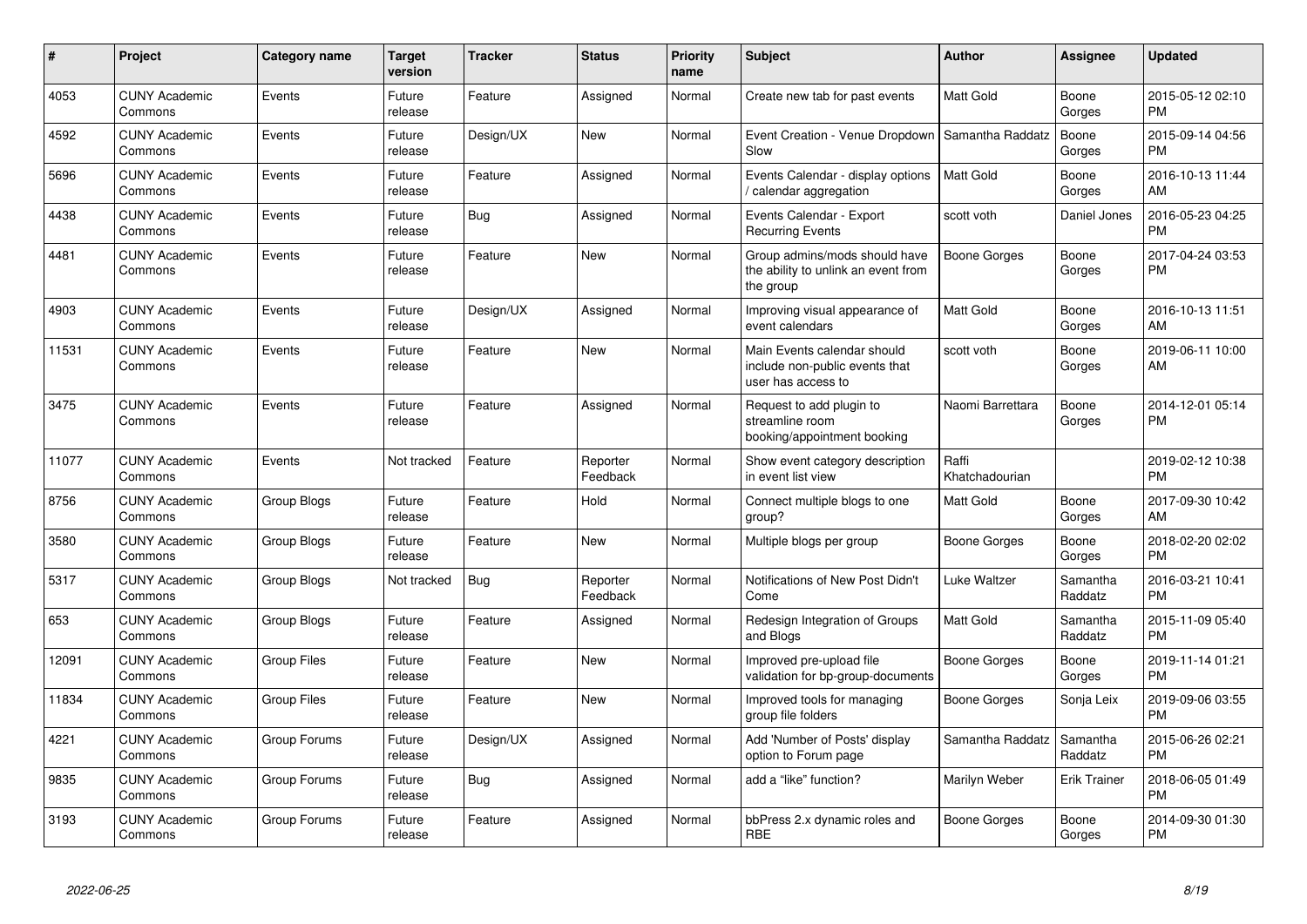| #     | Project                         | <b>Category name</b> | <b>Target</b><br>version | <b>Tracker</b> | <b>Status</b>        | <b>Priority</b><br>name | Subject                                                                                       | Author              | <b>Assignee</b>     | <b>Updated</b>                |
|-------|---------------------------------|----------------------|--------------------------|----------------|----------------------|-------------------------|-----------------------------------------------------------------------------------------------|---------------------|---------------------|-------------------------------|
| 13328 | <b>CUNY Academic</b><br>Commons | Group Forums         | Not tracked              | <b>Bug</b>     | Reporter<br>Feedback | Normal                  | cross-posting in two related<br>groups                                                        | Marilyn Weber       | Raymond<br>Hoh      | 2020-09-15 10:39<br>PM        |
| 3192  | <b>CUNY Academic</b><br>Commons | Group Forums         | Future<br>release        | Feature        | Assigned             | Normal                  | Customizable forum views for<br>bbPress 2.x group forums                                      | <b>Boone Gorges</b> | Raymond<br>Hoh      | 2015-11-09 12:47<br><b>PM</b> |
| 7928  | <b>CUNY Academic</b><br>Commons | Group Forums         | Not tracked              | Bug            | New                  | Normal                  | Duplicate Forum post                                                                          | Luke Waltzer        | Raymond<br>Hoh      | 2017-04-11 09:27<br><b>PM</b> |
| 13199 | <b>CUNY Academic</b><br>Commons | Group Forums         | Future<br>release        | Feature        | New                  | Normal                  | Favoring Groups over bbPress<br>plugin                                                        | Colin McDonald      | Colin<br>McDonald   | 2021-11-19 12:28<br>PM        |
| 3059  | <b>CUNY Academic</b><br>Commons | Group Forums         | Future<br>release        | Design/UX      | New                  | Normal                  | Forum Post Permissable Content<br><b>Explanatory Text</b>                                     | <b>Chris Stein</b>  | <b>Chris Stein</b>  | 2015-04-02 11:27<br>AM        |
| 13358 | <b>CUNY Academic</b><br>Commons | Group Forums         | Future<br>release        | Feature        | New                  | Normal                  | Improved UI for group forum<br>threading settings                                             | Boone Gorges        | Raymond<br>Hoh      | 2021-11-19 12:27<br><b>PM</b> |
| 5268  | <b>CUNY Academic</b><br>Commons | Group Forums         | Future<br>release        | Bug            | Assigned             | Normal                  | Long-time to post to multiple<br>groups                                                       | Luke Waltzer        | Daniel Jones        | 2016-09-07 06:31<br><b>PM</b> |
| 585   | <b>CUNY Academic</b><br>Commons | Group Forums         | Future<br>release        | Feature        | Assigned             | Normal                  | Merge Forum Topics                                                                            | Sarah Morgano       | Boone<br>Gorges     | 2011-07-06 04:11<br><b>PM</b> |
| 10659 | <b>CUNY Academic</b><br>Commons | Group Forums         | Future<br>release        | Feature        | Assigned             | Normal                  | Post to multiple groups via email                                                             | Matt Gold           | Raymond<br>Hoh      | 2018-11-15 12:54<br>AM        |
| 3308  | <b>CUNY Academic</b><br>Commons | Group Invitations    | Future<br>release        | Feature        | Assigned             | Normal                  | Allow members to rescind group<br>invitations                                                 | Matt Gold           | Boone<br>Gorges     | 2015-04-01 08:53<br><b>PM</b> |
| 3419  | <b>CUNY Academic</b><br>Commons | Group Invitations    | 1.6.14                   | <b>Bug</b>     | Testing<br>Required  | Normal                  | Neatening the display of<br>messages on group requests                                        | <b>Matt Gold</b>    | Boone<br>Gorges     | 2014-09-01 09:29<br>PM        |
| 14309 | <b>CUNY Academic</b><br>Commons | Group Library        | Future<br>release        | Feature        | New                  | Normal                  | Better handling of<br>bp_group_document file<br>download attempts when file is<br>not present | Boone Gorges        | Boone<br>Gorges     | 2021-11-19 12:28<br>PM        |
| 13650 | <b>CUNY Academic</b><br>Commons | Group Library        | Future<br>release        | Feature        | New                  | Normal                  | Forum Attachments in Group<br>Library                                                         | Laurie Hurson       |                     | 2021-11-19 12:30<br><b>PM</b> |
| 13370 | <b>CUNY Academic</b><br>Commons | Group Library        | Future<br>release        | Feature        | New                  | Normal                  | Library bulk deletion and folder<br>editing                                                   | Colin McDonald      | Boone<br>Gorges     | 2020-10-13 10:41<br>AM        |
| 481   | <b>CUNY Academic</b><br>Commons | Groups (misc)        | Future<br>release        | Feature        | Assigned             | Normal                  | ability to archive inactive groups<br>and blogs                                               | Michael Mandiberg   | Samantha<br>Raddatz | 2015-11-09 05:56<br><b>PM</b> |
| 9015  | <b>CUNY Academic</b><br>Commons | Groups (misc)        | Not tracked              | Outreach       | Assigned             | Normal                  | Email group admins the email<br>addresses of their groups                                     | Matt Gold           | Matt Gold           | 2018-01-02 09:54<br>AM        |
| 3458  | <b>CUNY Academic</b><br>Commons | Groups (misc)        | Future<br>release        | Feature        | Assigned             | Normal                  | Filter Members of Group by<br>Campus                                                          | Michael Smith       | Samantha<br>Raddatz | 2014-09-26 08:32<br>PM        |
| 1544  | <b>CUNY Academic</b><br>Commons | Groups (misc)        | Future<br>release        | Feature        | Reporter<br>Feedback | Normal                  | Group Filtering and Sorting                                                                   | Matt Gold           | Chris Stein         | 2019-03-01 02:25<br><b>PM</b> |
| 7115  | <b>CUNY Academic</b><br>Commons | Groups (misc)        | Future<br>release        | Feature        | Reporter<br>Feedback | Normal                  | make licensing info clear during<br>group creation                                            | Matt Gold           | Raymond<br>Hoh      | 2020-12-08 11:32<br>AM        |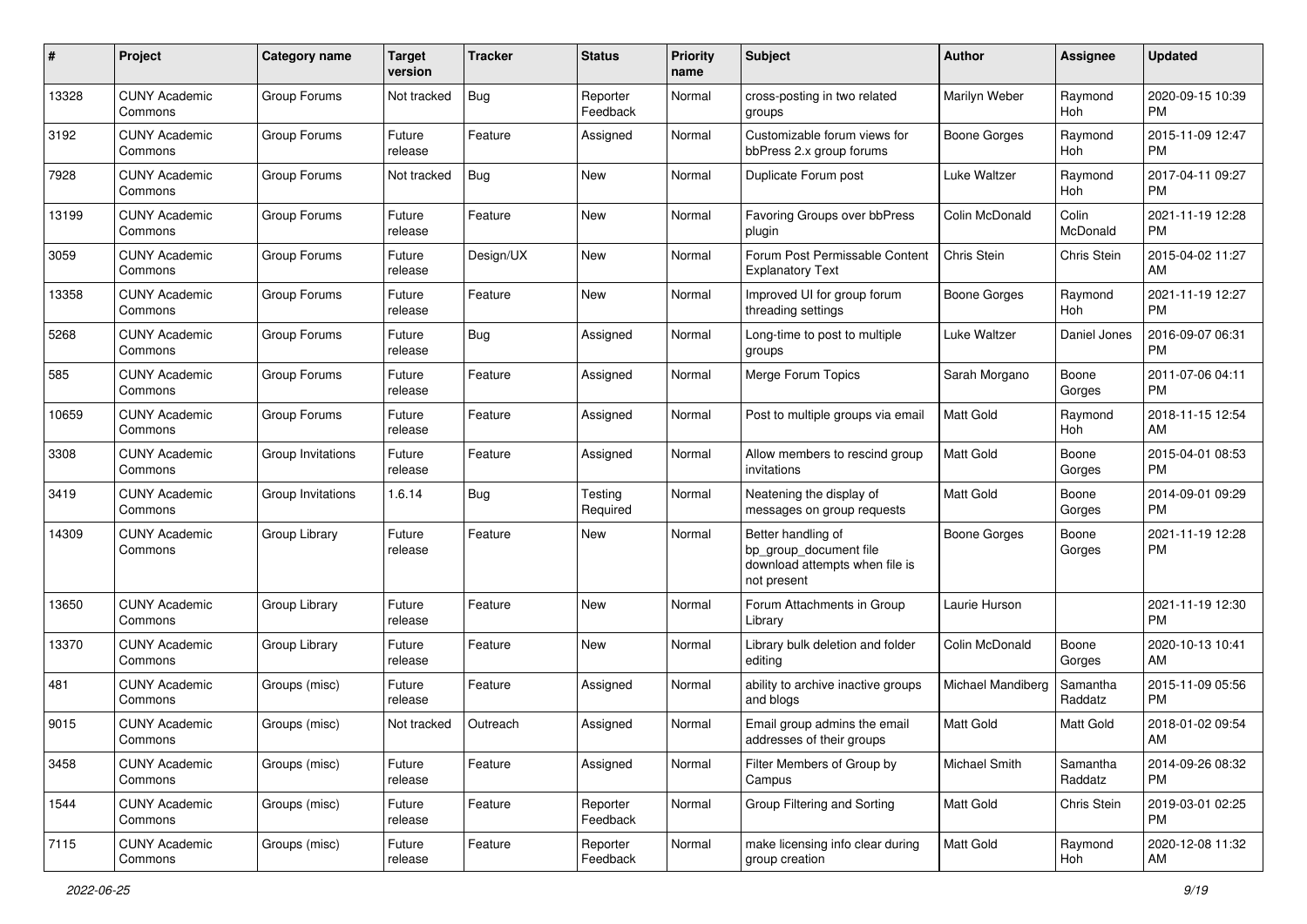| #     | Project                         | <b>Category name</b>           | <b>Target</b><br>version | <b>Tracker</b> | <b>Status</b>                       | <b>Priority</b><br>name | Subject                                                                                    | Author              | <b>Assignee</b>    | <b>Updated</b>                |
|-------|---------------------------------|--------------------------------|--------------------------|----------------|-------------------------------------|-------------------------|--------------------------------------------------------------------------------------------|---------------------|--------------------|-------------------------------|
| 12446 | <b>CUNY Academic</b><br>Commons | Groups (misc)                  | Future<br>release        | Feature        | Reporter<br>Feedback                | Normal                  | Toggle default site to group forum<br>posting                                              | Laurie Hurson       | Laurie Hurson      | 2020-03-10 11:57<br>AM        |
| 11883 | <b>CUNY Academic</b><br>Commons | Help/Codex                     | Not tracked              | Support        | New                                 | Normal                  | Need Embedding Help Page<br>Update (Tableau)                                               | Anthony Wheeler     | scott voth         | 2019-09-24 08:49<br>AM        |
| 12392 | <b>CUNY Academic</b><br>Commons | Help/Codex                     | Not tracked              | Documentation  | New                                 | Normal                  | Updates to Common Commons<br>Questions on Help Page                                        | scott voth          | Margaret<br>Galvan | 2020-02-11 10:53<br>AM        |
| 16296 | <b>CUNY Academic</b><br>Commons | Home Page                      | 2.0.2                    | <b>Bug</b>     | Staged for<br>Production<br>Release | Normal                  | "Visit Profile" link on Member<br>Directory page doesn't work<br>properly                  | Raymond Hoh         | Raymond<br>Hoh     | 2022-06-24 07:54<br><b>PM</b> |
| 4980  | <b>CUNY Academic</b><br>Commons | Home Page                      | Future<br>release        | Feature        | Assigned                            | Normal                  | CAC Featured Content -- Adding<br>Randomization                                            | <b>Matt Gold</b>    | Boone<br>Gorges    | 2016-12-12 03:01<br><b>PM</b> |
| 6995  | <b>CUNY Academic</b><br>Commons | Home Page                      | Not tracked              | <b>Bug</b>     | Assigned                            | Normal                  | member filter on homepage not<br>working                                                   | <b>Matt Gold</b>    | Raymond<br>Hoh     | 2016-12-11 09:46<br><b>PM</b> |
| 1888  | <b>CUNY Academic</b><br>Commons | Home Page                      | Future<br>release        | Feature        | Assigned                            | Normal                  | Refactor BP MPO Activity Filter to<br>support proper pagination                            | Sarah Morgano       | Boone<br>Gorges    | 2014-05-01 07:11<br><b>PM</b> |
| 10580 | <b>CUNY Academic</b><br>Commons | Information<br>Architecture    | Future<br>release        | Design/UX      | New                                 | Normal                  | Primary nav item review                                                                    | Boone Gorges        | Sara Cannon        | 2021-11-19 12:37<br><b>PM</b> |
| 13891 | <b>CUNY Academic</b><br>Commons | Internal Tools and<br>Workflow | 2.1.0                    | Feature        | <b>New</b>                          | Normal                  | Migrate automated linting to<br>GitHub Actions                                             | Boone Gorges        | Jeremy Felt        | 2022-05-26 10:45<br>AM        |
| 15194 | <b>CUNY Academic</b><br>Commons | Internal Tools and<br>Workflow | 2.1.0                    | Feature        | New                                 | Normal                  | PHPCS sniff for un-restored<br>switch_to_blog() calls                                      | <b>Boone Gorges</b> | Jeremy Felt        | 2022-05-26 10:45<br>AM        |
| 12382 | <b>CUNY Academic</b><br>Commons | Membership                     | Not tracked              | Support        | New                                 | Normal                  | Email request change                                                                       | Marilyn Weber       | Marilyn<br>Weber   | 2020-02-06 12:56<br><b>PM</b> |
| 5234  | <b>CUNY Academic</b><br>Commons | Membership                     | Future<br>release        | Feature        | Assigned                            | Normal                  | Write Unconfirmed patch for WP                                                             | <b>Boone Gorges</b> | Boone<br>Gorges    | 2016-10-24 11:18<br>AM        |
| 3330  | <b>CUNY Academic</b><br>Commons | My Commons                     | Future<br>release        | Feature        | Assigned                            | Normal                  | "Commons Information" tool                                                                 | Boone Gorges        | Chris Stein        | 2014-09-22 08:46<br><b>PM</b> |
| 3536  | <b>CUNY Academic</b><br>Commons | My Commons                     | Future<br>release        | Feature        | Assigned                            | Normal                  | Infinite Scroll on My Commons<br>page                                                      | <b>Matt Gold</b>    | Raymond<br>Hoh     | 2015-04-13 04:42<br><b>PM</b> |
| 3565  | <b>CUNY Academic</b><br>Commons | My Commons                     | Not tracked              | Documentation  | New                                 | Normal                  | Load Newest inconsistencies                                                                | Chris Stein         | scott voth         | 2015-11-09 01:16<br><b>PM</b> |
| 3517  | <b>CUNY Academic</b><br>Commons | My Commons                     | Future<br>release        | Feature        | Assigned                            | Normal                  | Mute/Unmute My Commons<br>updates                                                          | Matt Gold           | Raymond<br>Hoh     | 2015-11-09 01:19<br><b>PM</b> |
| 3577  | <b>CUNY Academic</b><br>Commons | My Commons                     | Future<br>release        | Design/UX      | Assigned                            | Normal                  | Replies to items in My Commons                                                             | Matt Gold           | Raymond<br>Hoh     | 2015-04-09 05:19<br>PM        |
| 9895  | <b>CUNY Academic</b><br>Commons | Onboarding                     | Future<br>release        | Feature        | Assigned                            | Normal                  | Add "Accept Invitation"<br>link/button/function to Group<br>and/or Site invitation emails? | Luke Waltzer        | Boone<br>Gorges    | 2018-06-07 12:42<br>PM        |
| 8440  | <b>CUNY Academic</b><br>Commons | Onboarding                     | Not tracked              | Bug            | New                                 | Normal                  | Create Test Email Accounts for<br><b>Onboarding Project</b>                                | Stephen Real        | Stephen Real       | 2017-08-01 09:49<br>PM        |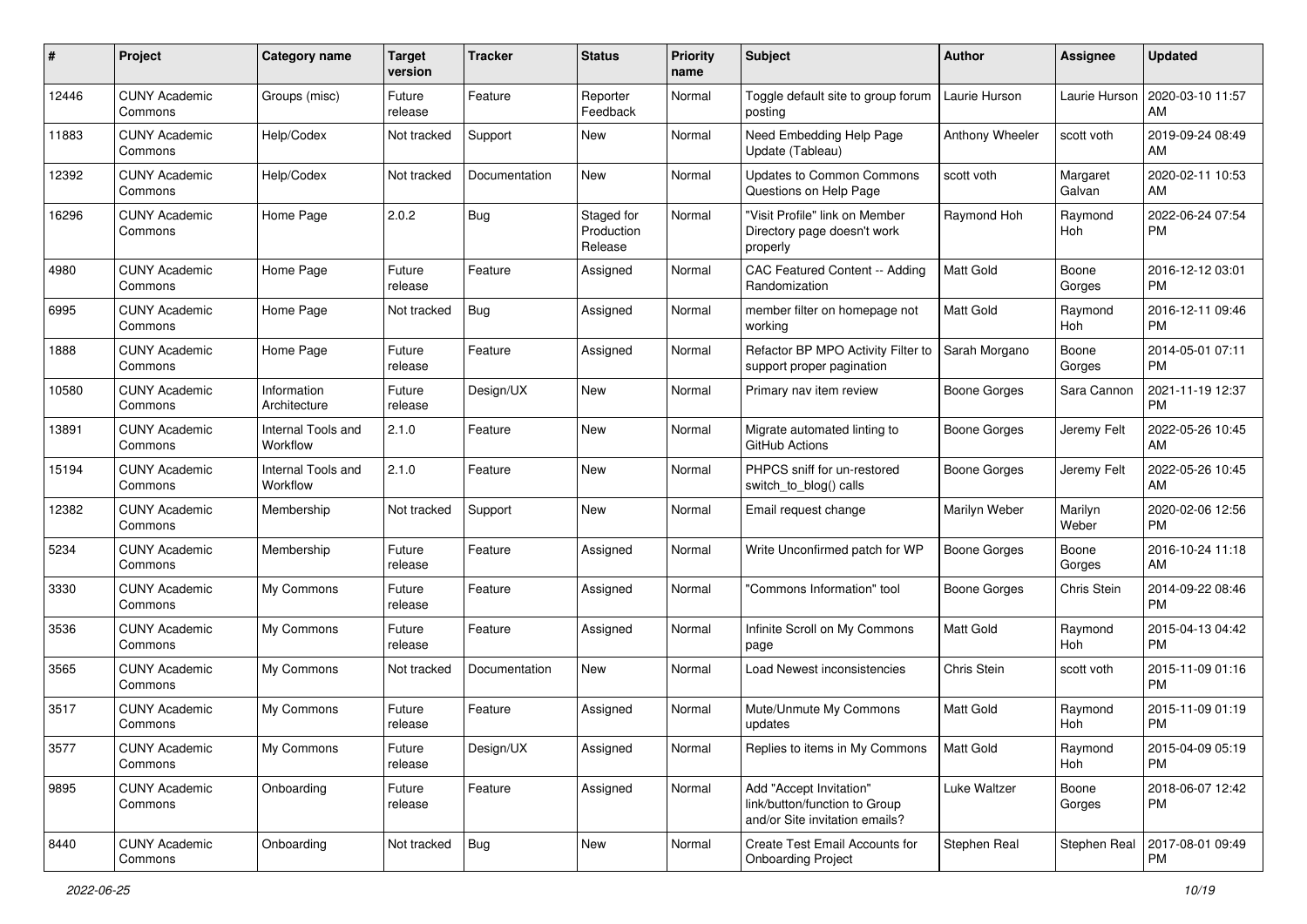| $\#$  | <b>Project</b>                  | Category name           | <b>Target</b><br>version | <b>Tracker</b> | <b>Status</b>        | <b>Priority</b><br>name | <b>Subject</b>                                                                 | Author                  | Assignee            | <b>Updated</b>                |
|-------|---------------------------------|-------------------------|--------------------------|----------------|----------------------|-------------------------|--------------------------------------------------------------------------------|-------------------------|---------------------|-------------------------------|
| 9028  | <b>CUNY Academic</b><br>Commons | Onboarding              | Future<br>release        | Feature        | Assigned             | Normal                  | suggest groups to new members<br>during the registration process               | <b>Matt Gold</b>        | Chris Stein         | 2018-10-24 12:34<br><b>PM</b> |
| 5955  | <b>CUNY Academic</b><br>Commons | Outreach                | Future<br>release        | Feature        | Assigned             | Normal                  | Create auto-newsletter for<br>commons members                                  | Matt Gold               | Luke Waltzer        | 2016-08-30 10:34<br>AM        |
| 10794 | <b>CUNY Academic</b><br>Commons | Performance             | Not tracked              | Bug            | <b>New</b>           | Normal                  | Memcached connection<br>occasionally breaks                                    | Boone Gorges            | Boone<br>Gorges     | 2018-12-06 03:30<br><b>PM</b> |
| 15242 | <b>CUNY Academic</b><br>Commons | Performance             | Not tracked              | <b>Bug</b>     | Reporter<br>Feedback | Normal                  | Slugist site                                                                   | Raffi<br>Khatchadourian | Boone<br>Gorges     | 2022-02-07 11:14<br>AM        |
| 14908 | <b>CUNY Academic</b><br>Commons | Performance             |                          | <b>Bug</b>     | <b>New</b>           | Normal                  | Stale object cache on cdev                                                     | Raymond Hoh             | Boone<br>Gorges     | 2021-12-07 09:45<br>AM        |
| 14787 | <b>CUNY Academic</b><br>Commons | <b>Plugin Packages</b>  | Future<br>release        | Feature        | <b>New</b>           | Normal                  | Creating a "Design" plugin<br>package                                          | Laurie Hurson           | scott voth          | 2022-04-27 04:56<br><b>PM</b> |
| 5827  | <b>CUNY Academic</b><br>Commons | <b>Public Portfolio</b> | Future<br>release        | <b>Bug</b>     | Assigned             | Normal                  | Academic Interests square<br>bracket links not working                         | scott voth              | Chris Stein         | 2016-08-11 11:59<br><b>PM</b> |
| 3220  | <b>CUNY Academic</b><br>Commons | <b>Public Portfolio</b> | Future<br>release        | Feature        | Assigned             | Normal                  | Add indent/outdent option to<br>Formatting Buttons on Profile<br>Page          | <b>Matt Gold</b>        | Boone<br>Gorges     | 2014-05-21 10:39<br><b>PM</b> |
| 3042  | <b>CUNY Academic</b><br>Commons | <b>Public Portfolio</b> | Future<br>release        | Feature        | Assigned             | Normal                  | Browsing member interests                                                      | <b>Matt Gold</b>        | Boone<br>Gorges     | 2015-03-21 09:04<br><b>PM</b> |
| 14184 | <b>CUNY Academic</b><br>Commons | <b>Public Portfolio</b> | Future<br>release        | Feature        | <b>New</b>           | Normal                  | Centralized mechanism for storing<br>Campus affiliations                       | <b>Boone Gorges</b>     | Boone<br>Gorges     | 2022-01-04 11:35<br>AM        |
| 4404  | <b>CUNY Academic</b><br>Commons | <b>Public Portfolio</b> | Future<br>release        | Design/UX      | Assigned             | Normal                  | Change color of permissions info<br>on portfolio editing interface             | <b>Matt Gold</b>        | Samantha<br>Raddatz | 2015-08-11 05:28<br><b>PM</b> |
| 2753  | <b>CUNY Academic</b><br>Commons | <b>Public Portfolio</b> | Future<br>release        | Feature        | <b>New</b>           | Normal                  | Create actual actual tagification in<br>academic interests and other<br>fields | Micki Kaufman           | Boone<br>Gorges     | 2015-01-05 08:52<br><b>PM</b> |
| 4253  | <b>CUNY Academic</b><br>Commons | <b>Public Portfolio</b> | Future<br>release        | Design/UX      | <b>New</b>           | Normal                  | Encourage users to add portfolio<br>content                                    | Samantha Raddatz        | Samantha<br>Raddatz | 2015-07-07 11:32<br>AM        |
| 2832  | <b>CUNY Academic</b><br>Commons | <b>Public Portfolio</b> | Future<br>release        | Feature        | Assigned             | Normal                  | Improve interface for (not)<br>auto-linking profile fields                     | Boone Gorges            | Chris Stein         | 2015-01-05 08:52<br><b>PM</b> |
| 3770  | <b>CUNY Academic</b><br>Commons | <b>Public Portfolio</b> | Future<br>release        | Feature        | Assigned             | Normal                  | Improve Layout/Formatting of<br>Positions Area on Public<br>Portfolios         | <b>Matt Gold</b>        | Chris Stein         | 2015-04-01 09:17<br><b>PM</b> |
| 3768  | <b>CUNY Academic</b><br>Commons | <b>Public Portfolio</b> | Future<br>release        | Feature        | Assigned             | Normal                  | Institutions/Past positions on<br>public portfolios                            | <b>Matt Gold</b>        | Boone<br>Gorges     | 2018-04-23 10:44<br>AM        |
| 10354 | <b>CUNY Academic</b><br>Commons | Public Portfolio        | Future<br>release        | Feature        | <b>New</b>           | Normal                  | Opt out of Having a Profile Page                                               | scott voth              | Chris Stein         | 2020-05-12 10:43<br>AM        |
| 4622  | <b>CUNY Academic</b><br>Commons | <b>Public Portfolio</b> | Future<br>release        | Design/UX      | <b>New</b>           | Normal                  | Profile Visibility Settings                                                    | Samantha Raddatz        | Samantha<br>Raddatz | 2015-09-21 12:18<br>PM        |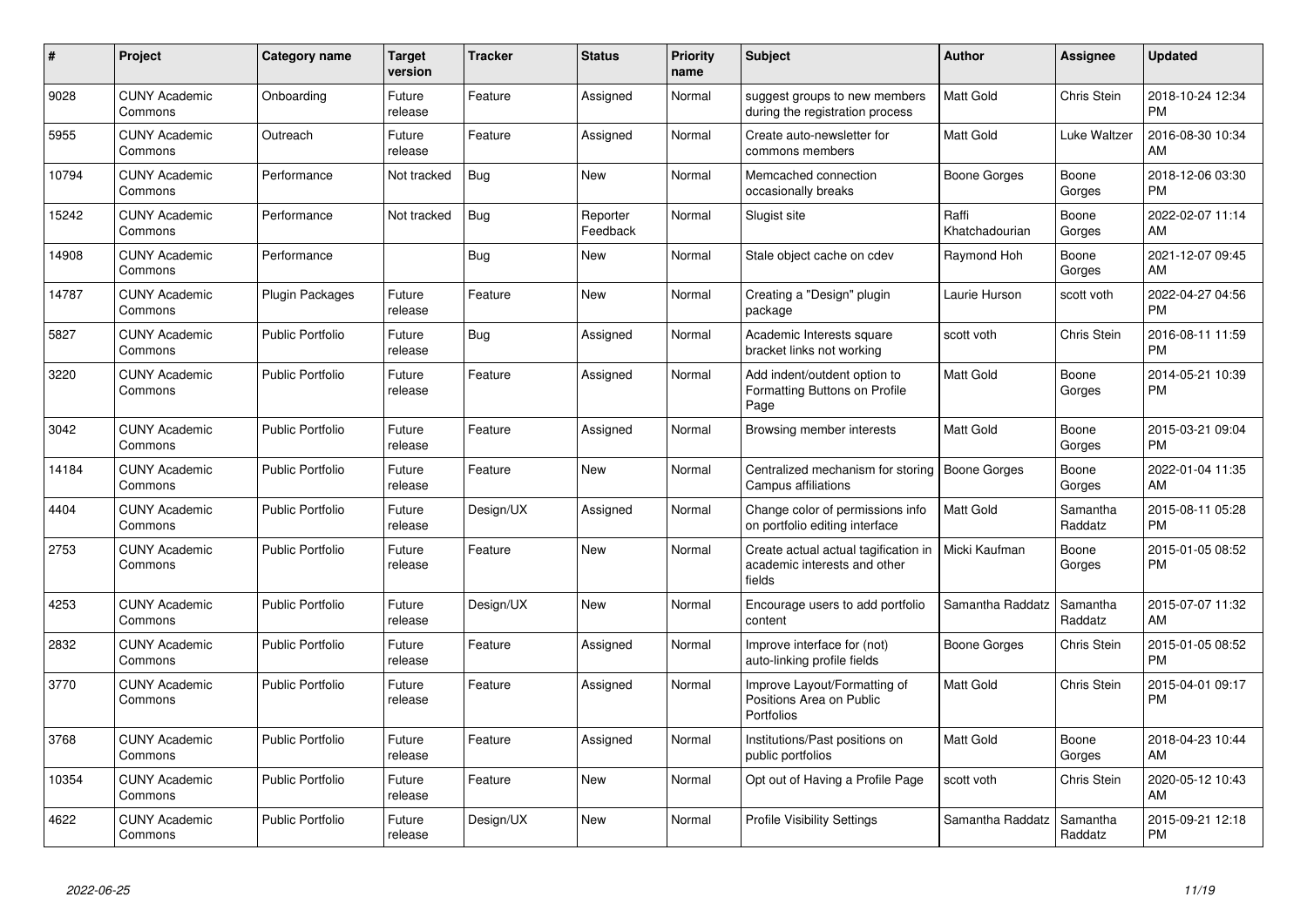| $\pmb{\#}$ | Project                         | <b>Category name</b>    | <b>Target</b><br>version | <b>Tracker</b> | <b>Status</b>        | <b>Priority</b><br>name | <b>Subject</b>                                                           | Author           | <b>Assignee</b>       | <b>Updated</b>                |
|------------|---------------------------------|-------------------------|--------------------------|----------------|----------------------|-------------------------|--------------------------------------------------------------------------|------------------|-----------------------|-------------------------------|
| 2881       | <b>CUNY Academic</b><br>Commons | <b>Public Portfolio</b> | Future<br>release        | Feature        | Assigned             | Normal                  | Redesign the UX for Profiles                                             | Chris Stein      | Chris Stein           | 2016-10-13 12:45<br><b>PM</b> |
| 11496      | <b>CUNY Academic</b><br>Commons | <b>Public Portfolio</b> | 1.15.2                   | Support        | <b>New</b>           | Normal                  | Replace Twitter Icon on Member<br>Portfolio page                         | scott voth       | Boone<br>Gorges       | 2019-06-06 01:03<br><b>PM</b> |
| 3509       | <b>CUNY Academic</b><br>Commons | Publicity               | 1.7                      | Publicity      | <b>New</b>           | Normal                  | Create 1.7 digital signage imagery                                       | Micki Kaufman    | Marilyn<br>Weber      | 2014-10-01 12:40<br><b>PM</b> |
| 9643       | <b>CUNY Academic</b><br>Commons | Publicity               | Not tracked              | Feature        | <b>New</b>           | Normal                  | Create a page on the Commons<br>for logos etc.                           | Stephen Real     | Stephen Real          | 2018-04-24 10:53<br>AM        |
| 6115       | <b>CUNY Academic</b><br>Commons | Publicity               | Not tracked              | Feature        | Assigned             | Normal                  | create digital signage for GC                                            | Matt Gold        | scott voth            | 2016-10-11 10:09<br><b>PM</b> |
| 6014       | <b>CUNY Academic</b><br>Commons | Publicity               | Future<br>release        | Publicity      | Reporter<br>Feedback | Normal                  | Google search listing                                                    | Matt Gold        | Boone<br>Gorges       | 2016-09-21 03:48<br><b>PM</b> |
| 3510       | <b>CUNY Academic</b><br>Commons | Publicity               | 1.7                      | Publicity      | Assigned             | Normal                  | Post on the News Blog re: 'My<br>Commons'                                | Micki Kaufman    | Sarah<br>Morgano      | 2014-10-15 11:18<br>AM        |
| 3506       | <b>CUNY Academic</b><br>Commons | Publicity               | 1.7                      | Publicity      | <b>New</b>           | Normal                  | Prepare 1.7 email messaging                                              | Micki Kaufman    | Micki<br>Kaufman      | 2014-10-01 12:36<br><b>PM</b> |
| 12247      | <b>CUNY Academic</b><br>Commons | Publicity               | Not tracked              | Support        | <b>New</b>           | Normal                  | <b>Screenshot of First Commons</b><br>Homepage                           | scott voth       | scott voth            | 2020-01-14 12:08<br><b>PM</b> |
| 3511       | <b>CUNY Academic</b><br>Commons | Publicity               | 1.7                      | Publicity      | Assigned             | Normal                  | Social media for 1.7                                                     | Micki Kaufman    | Sarah<br>Morgano      | 2014-10-14 03:32<br>PM        |
| 11945      | <b>CUNY Academic</b><br>Commons | Reckoning               | Future<br>release        | Feature        | Reporter<br>Feedback | Normal                  | Add Comments bubble to<br>Reckoning views                                | Boone Gorges     | Boone<br>Gorges       | 2019-11-12 05:14<br><b>PM</b> |
| 11860      | <b>CUNY Academic</b><br>Commons | Registration            | Future<br>release        | Feature        | <b>New</b>           | Normal                  | <b>Ensure Students Are Aware They</b><br>Can Use Aliases At Registration | scott voth       |                       | 2019-09-24 08:46<br>AM        |
| 308        | <b>CUNY Academic</b><br>Commons | Registration            | Future<br>release        | Feature        | New                  | Normal                  | Group recommendations for<br>signup process                              | Boone Gorges     | Samantha<br>Raddatz   | 2015-11-09 05:07<br><b>PM</b> |
| 5225       | <b>CUNY Academic</b><br>Commons | Registration            | Future<br>release        | Feature        | Assigned             | Normal                  | On-boarding Issues                                                       | Luke Waltzer     | Samantha<br>Raddatz   | 2016-02-12 02:58<br><b>PM</b> |
| 10273      | <b>CUNY Academic</b><br>Commons | Registration            | Not tracked              | Support        | Reporter<br>Feedback | Normal                  | users combining CF and campus<br>address                                 | Marilyn Weber    |                       | 2019-09-18 10:58<br>AM        |
| 6671       | <b>CUNY Academic</b><br>Commons | Reply By Email          | Not tracked              | <b>Bug</b>     | Assigned             | Normal                  | "Post too often" RBE error<br>message                                    | <b>Matt Gold</b> | Raymond<br><b>Hoh</b> | 2016-11-11 09:55<br>AM        |
| 13430      | <b>CUNY Academic</b><br>Commons | Reply By Email          | Not tracked              | <b>Bug</b>     | New                  | Normal                  | Delay in RBE                                                             | Luke Waltzer     | Raymond<br>Hoh        | 2020-10-13 11:16<br>AM        |
| 8976       | <b>CUNY Academic</b><br>Commons | Reply By Email          | Not tracked              | Feature        | Assigned             | Normal                  | Package RBE new topics<br>posting?                                       | Matt Gold        | Raymond<br>Hoh        | 2017-12-04 02:34<br><b>PM</b> |
| 8991       | CUNY Academic<br>Commons        | Reply By Email          | Not tracked              | Bug            | Hold                 | Normal                  | RBE duplicate email message<br>issue                                     | <b>Matt Gold</b> | Raymond<br>Hoh        | 2018-02-18 08:53<br>PM        |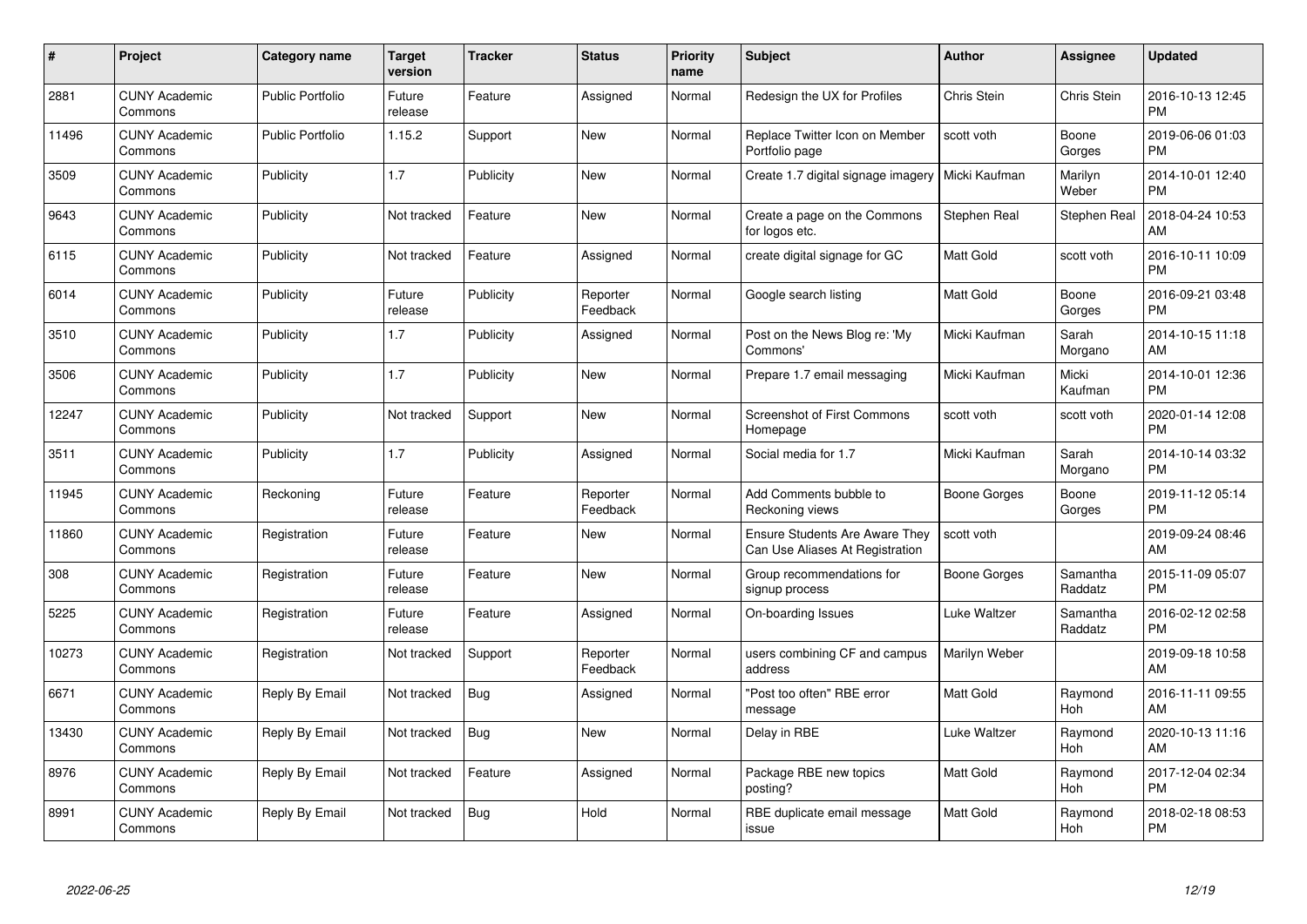| #     | Project                         | <b>Category name</b>     | <b>Target</b><br>version | <b>Tracker</b> | <b>Status</b>                       | <b>Priority</b><br>name | <b>Subject</b>                                                     | <b>Author</b>           | <b>Assignee</b>       | <b>Updated</b>                |
|-------|---------------------------------|--------------------------|--------------------------|----------------|-------------------------------------|-------------------------|--------------------------------------------------------------------|-------------------------|-----------------------|-------------------------------|
| 3369  | <b>CUNY Academic</b><br>Commons | Reply By Email           | Not tracked              | Outreach       | Hold                                | Normal                  | Release reply by email to WP<br>plugin directory                   | <b>Matt Gold</b>        | Raymond<br>Hoh        | 2016-03-01 12:46<br><b>PM</b> |
| 16177 | <b>CUNY Academic</b><br>Commons | Reply By Email           |                          | <b>Bug</b>     | New                                 | Normal                  | Switch to Inbound mode for RBE                                     | Raymond Hoh             | Raymond<br>Hoh        | 2022-05-30 04:32<br><b>PM</b> |
| 3002  | <b>CUNY Academic</b><br>Commons | Search                   | Future<br>release        | Feature        | Assigned                            | Normal                  | Overhaul CAC search by using<br>external search appliance          | Boone Gorges            | Boone<br>Gorges       | 2020-07-15 03:05<br><b>PM</b> |
| 9729  | <b>CUNY Academic</b><br>Commons | <b>SEO</b>               | Not tracked              | Support        | New                                 | Normal                  | 503 Errors showing on<br>newlaborforum.cuny.edu                    | Diane Krauthamer        | Raymond<br>Hoh        | 2018-05-22 04:48<br><b>PM</b> |
| 3662  | <b>CUNY Academic</b><br>Commons | <b>SEO</b>               | Future<br>release        | Feature        | Assigned                            | Normal                  | Duplicate Content/SEO/Google<br>issues                             | Matt Gold               | Raymond<br>Hoh        | 2015-04-13 04:37<br><b>PM</b> |
| 13048 | <b>CUNY Academic</b><br>Commons | Shortcodes and<br>embeds | Future<br>release        | Feature        | New                                 | Normal                  | Jupyter Notebooks support                                          | Boone Gorges            |                       | 2020-07-14 11:46<br>AM        |
| 13331 | <b>CUNY Academic</b><br>Commons | Site cloning             | Future<br>release        | Bug            | <b>New</b>                          | Normal                  | Combine Site Template and<br>Clone operations                      | Boone Gorges            | Jeremy Felt           | 2021-11-19 12:39<br><b>PM</b> |
| 16291 | <b>CUNY Academic</b><br>Commons | Site cloning             | 2.0.2                    | Support        | Staged for<br>Production<br>Release | Normal                  | Images coming up blank in Media<br>Library                         | Marilyn Weber           | Raymond<br>Hoh        | 2022-06-23 08:28<br><b>PM</b> |
| 5182  | <b>CUNY Academic</b><br>Commons | Social Paper             | Future<br>release        | Design/UX      | <b>New</b>                          | Normal                  | "Publishing" a private paper on<br>social paper?                   | Raffi<br>Khatchadourian | Boone<br>Gorges       | 2016-10-13 04:12<br><b>PM</b> |
| 5488  | <b>CUNY Academic</b><br>Commons | Social Paper             | Future<br>release        | Bug            | <b>New</b>                          | Normal                  | Add a "last edited by" field to<br>Social Paper group directories  | Boone Gorges            |                       | 2016-04-21 10:05<br><b>PM</b> |
| 5199  | <b>CUNY Academic</b><br>Commons | Social Paper             | Future<br>release        | Feature        | <b>New</b>                          | Normal                  | add tables to the SP editor                                        | Marilyn Weber           |                       | 2016-10-24 11:27<br>AM        |
| 5489  | <b>CUNY Academic</b><br>Commons | Social Paper             | Future<br>release        | Feature        | <b>New</b>                          | Normal                  | Asc/desc sorting for Social Paper<br>directories                   | Boone Gorges            |                       | 2016-04-21 10:06<br><b>PM</b> |
| 13975 | <b>CUNY Academic</b><br>Commons | Social Paper             | Not tracked              | Support        | Reporter<br>Feedback                | Normal                  | can't approve comments on<br>Social Paper paper                    | Marilyn Weber           |                       | 2021-02-12 09:33<br>AM        |
| 5183  | <b>CUNY Academic</b><br>Commons | Social Paper             | Future<br>release        | Design/UX      | <b>New</b>                          | Normal                  | Creating a new paper when<br>viewing an existing paper             | Raffi<br>Khatchadourian | Samantha<br>Raddatz   | 2016-02-02 12:09<br><b>PM</b> |
| 5397  | <b>CUNY Academic</b><br>Commons | Social Paper             | Future<br>release        | Feature        | <b>New</b>                          | Normal                  | frustrating to have to<br>enable/disable in SP                     | Marilyn Weber           | Samantha<br>Raddatz   | 2016-04-20 03:39<br><b>PM</b> |
| 5282  | <b>CUNY Academic</b><br>Commons | Social Paper             | Future<br>release        | <b>Bug</b>     | <b>New</b>                          | Normal                  | Replying via email directs to<br>paper but not individual comment. | Marilyn Weber           | Raymond<br><b>Hoh</b> | 2016-03-02 01:48<br><b>PM</b> |
| 7981  | <b>CUNY Academic</b><br>Commons | Social Paper             | Future<br>release        | <b>Bug</b>     | New                                 | Normal                  | Social Paper comments should<br>not go to spam                     | Luke Waltzer            | Boone<br>Gorges       | 2018-04-16 03:52<br><b>PM</b> |
| 5205  | <b>CUNY Academic</b><br>Commons | Social Paper             | Future<br>release        | Feature        | <b>New</b>                          | Normal                  | Social Paper folders                                               | Marilyn Weber           |                       | 2016-02-11 10:24<br><b>PM</b> |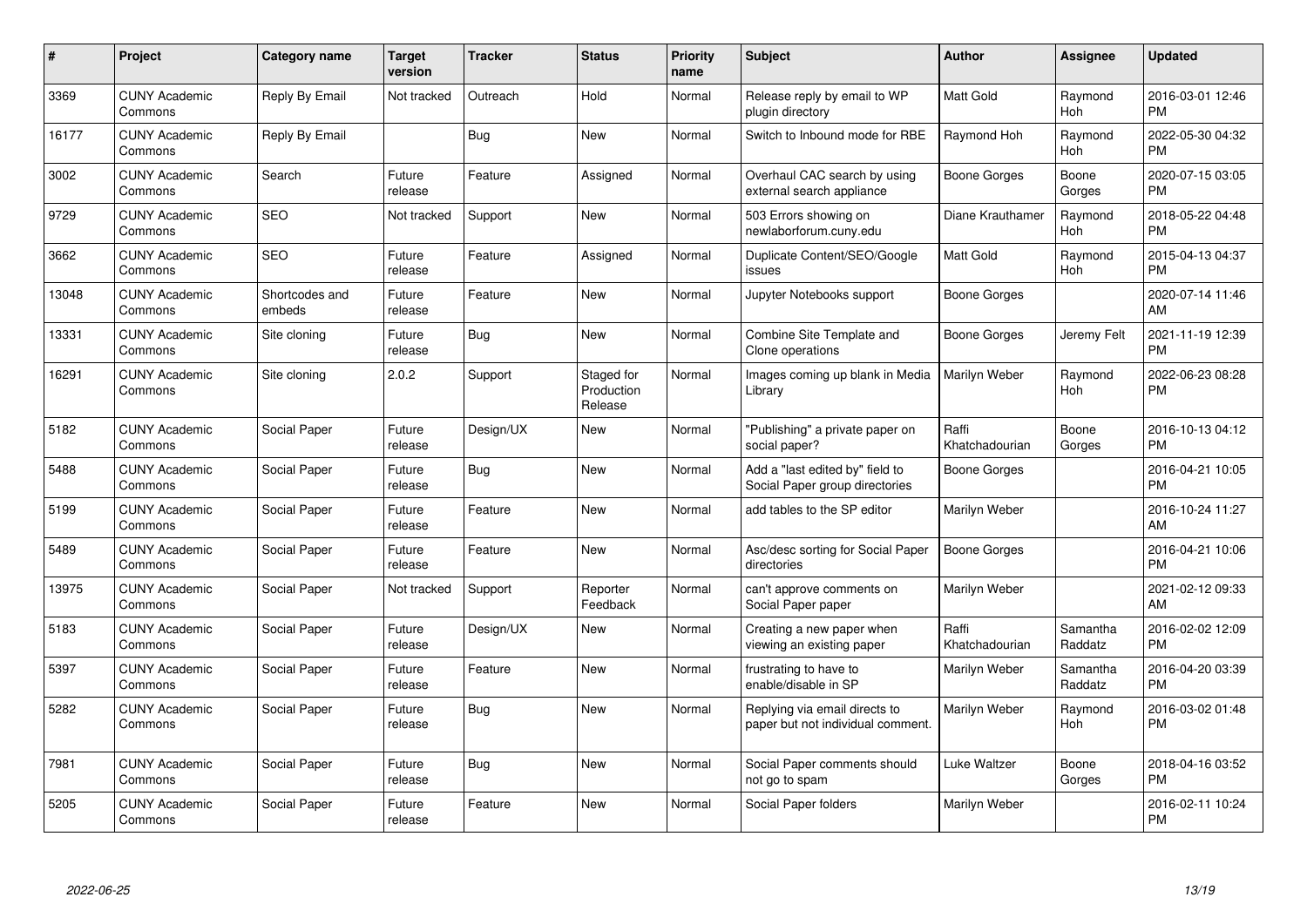| #     | <b>Project</b>                  | Category name           | <b>Target</b><br>version | <b>Tracker</b> | <b>Status</b>        | <b>Priority</b><br>name | <b>Subject</b>                                                              | <b>Author</b>         | <b>Assignee</b>       | <b>Updated</b>                |
|-------|---------------------------------|-------------------------|--------------------------|----------------|----------------------|-------------------------|-----------------------------------------------------------------------------|-----------------------|-----------------------|-------------------------------|
| 7663  | <b>CUNY Academic</b><br>Commons | Social Paper            | Future<br>release        | <b>Bug</b>     | <b>New</b>           | Normal                  | Social Paper notifications not<br>formatted correctly on secondary<br>sites | Boone Gorges          | Boone<br>Gorges       | 2018-04-16 03:52<br><b>PM</b> |
| 8898  | <b>CUNY Academic</b><br>Commons | Social Paper            | Not tracked              | Feature        | Assigned             | Normal                  | Usage data on docs and social<br>paper                                      | Matt Gold             | Matt Gold             | 2017-11-16 11:32<br>AM        |
| 14439 | <b>CUNY Academic</b><br>Commons | Spam/Spam<br>Prevention | 2.0.2                    | Support        | Assigned             | Normal                  | Aprroved comments held for<br>moderation                                    | Laurie Hurson         | Raymond<br><b>Hoh</b> | 2022-06-14 11:36<br>AM        |
| 6426  | <b>CUNY Academic</b><br>Commons | Spam/Spam<br>Prevention | Future<br>release        | Feature        | Assigned             | Normal                  | Force captcha on all comments?                                              | <b>Matt Gold</b>      | <b>Tahir Butt</b>     | 2016-10-24 02:06<br><b>PM</b> |
| 8666  | <b>CUNY Academic</b><br>Commons | Teaching                | Not tracked              | Documentation  | Assigned             | Normal                  | Create Teaching on the<br>Commons Resource Page                             | <b>Matt Gold</b>      | Laurie Hurson         | 2019-09-23 03:16<br><b>PM</b> |
| 3090  | <b>CUNY Academic</b><br>Commons | Twitter page            | Future<br>release        | Feature        | Assigned             | Normal                  | Prevent Retweets from showing<br>up on Commons twitter page                 | <b>Matt Gold</b>      | <b>Tahir Butt</b>     | 2016-10-24 11:31<br>AM        |
| 4222  | <b>CUNY Academic</b><br>Commons | User Experience         | Future<br>release        | Design/UX      | <b>New</b>           | Normal                  | Add information to 'Delete<br>Account' page                                 | Samantha Raddatz      | scott voth            | 2015-06-26 11:35<br>AM        |
| 3473  | <b>CUNY Academic</b><br>Commons | User Experience         | Future<br>release        | Feature        | Assigned             | Normal                  | Commons profile: Add help info<br>about "Positions" replacing "title"       | Keith Miyake          | Samantha<br>Raddatz   | 2015-11-09 02:28<br><b>PM</b> |
| 6298  | <b>CUNY Academic</b><br>Commons | User Experience         | Not tracked              | Design/UX      | Assigned             | Normal                  | Examine data from survey                                                    | <b>Matt Gold</b>      | Margaret<br>Galvan    | 2016-10-14 12:16<br><b>PM</b> |
| 5316  | <b>CUNY Academic</b><br>Commons | <b>User Experience</b>  | Future<br>release        | Feature        | Assigned             | Normal                  | Prompt user email address<br>updates                                        | Matt Gold             | Stephen Real          | 2016-12-21 03:30<br><b>PM</b> |
| 4661  | <b>CUNY Academic</b><br>Commons | User Experience         | Future<br>release        | Bug            | Assigned             | Normal                  | <b>Simplify Events text</b>                                                 | <b>Matt Gold</b>      | Samantha<br>Raddatz   | 2015-10-02 09:06<br><b>PM</b> |
| 9941  | <b>CUNY Academic</b><br>Commons | Wiki                    | Not tracked              | Support        | Assigned             | Normal                  | Wiki functionality                                                          | <b>Matt Gold</b>      | Boone<br>Gorges       | 2018-06-26 10:57<br>AM        |
| 15978 | <b>CUNY Academic</b><br>Commons | WordPress - Media       | 2.0.2                    | Support        | Reporter<br>Feedback | Normal                  | tex files?                                                                  | Marilyn Weber         | Raymond<br>Hoh        | 2022-06-14 11:36<br>AM        |
| 11449 | <b>CUNY Academic</b><br>Commons | WordPress - Media       | Not tracked              | Support        | Reporter<br>Feedback | Normal                  | Cloning Media Library for JITP<br>from Staging to Production Site           | <b>Patrick DeDauw</b> | Boone<br>Gorges       | 2019-05-13 12:00<br><b>PM</b> |
| 11386 | <b>CUNY Academic</b><br>Commons | WordPress - Media       | Not tracked              | Support        | Reporter<br>Feedback | Normal                  | disappearing images                                                         | scott voth            | Boone<br>Gorges       | 2019-05-14 10:32<br>AM        |
| 14483 | <b>CUNY Academic</b><br>Commons | WordPress - Media       | Not tracked              | <b>Bug</b>     | Reporter<br>Feedback | Normal                  | <b>Wordpress PDF Embed Stopped</b><br>Working after JITP Media Clone        | Patrick DeDauw        | Boone<br>Gorges       | 2021-05-20 01:51<br><b>PM</b> |
| 14983 | <b>CUNY Academic</b><br>Commons | WordPress (misc)        | Not tracked              | Support        | Reporter<br>Feedback | Normal                  | 'Read More" tag not working                                                 | Rebecca Krisel        | Raymond<br><b>Hoh</b> | 2021-11-23 01:17<br><b>PM</b> |
| 13835 | <b>CUNY Academic</b><br>Commons | WordPress (misc)        | Future<br>release        | Feature        | <b>New</b>           | Normal                  | Allow OneSearch widget to have<br>'CUNY' as campus                          | <b>Boone Gorges</b>   | Boone<br>Gorges       | 2021-11-19 12:39<br><b>PM</b> |
| 6332  | <b>CUNY Academic</b><br>Commons | WordPress (misc)        | Future<br>release        | Feature        | <b>New</b>           | Normal                  | Allow uploaded files to be marked<br>as private in an ad hoc way            | Boone Gorges          |                       | 2016-10-17 11:41<br><b>PM</b> |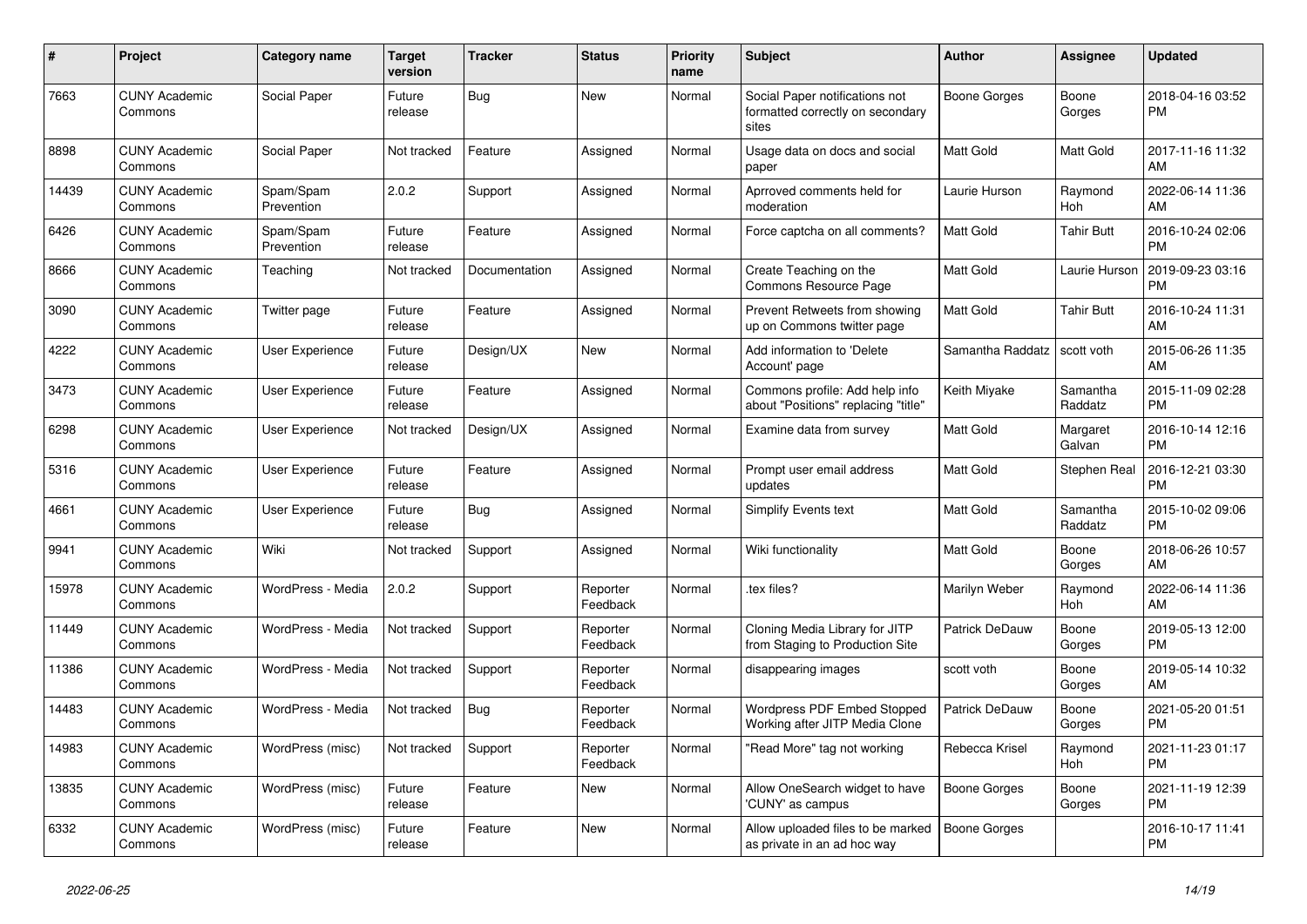| $\#$  | <b>Project</b>                  | Category name    | <b>Target</b><br>version | <b>Tracker</b> | <b>Status</b>        | <b>Priority</b><br>name | <b>Subject</b>                                                                            | <b>Author</b>           | <b>Assignee</b>     | <b>Updated</b>                |
|-------|---------------------------------|------------------|--------------------------|----------------|----------------------|-------------------------|-------------------------------------------------------------------------------------------|-------------------------|---------------------|-------------------------------|
| 14113 | <b>CUNY Academic</b><br>Commons | WordPress (misc) | Future<br>release        | Bug            | Hold                 | Normal                  | Block Editor Not Working on this<br>page - Json error                                     | scott voth              | Boone<br>Gorges     | 2021-03-05 11:01<br>AM        |
| 2167  | <b>CUNY Academic</b><br>Commons | WordPress (misc) | Future<br>release        | Bug            | Assigned             | Normal                  | <b>CAC-Livestream Plugin Issues</b>                                                       | Michael Smith           | Dominic<br>Giglio   | 2015-01-02 03:06<br><b>PM</b> |
| 6755  | <b>CUNY Academic</b><br>Commons | WordPress (misc) | Future<br>release        | Bug            | <b>New</b>           | Normal                  | Cannot Deactivate Plugin                                                                  | Laura Kane              |                     | 2016-11-16 01:12<br><b>PM</b> |
| 11624 | <b>CUNY Academic</b><br>Commons | WordPress (misc) | Not tracked              | Support        | <b>New</b>           | Normal                  | Change pages into posts or swap<br>database for a Commons site?                           | Stephen Klein           | Raymond<br>Hoh      | 2019-07-09 11:04<br>AM        |
| 9346  | <b>CUNY Academic</b><br>Commons | WordPress (misc) | Not tracked              | Bug            | <b>New</b>           | Normal                  | Clone cetls.bmcc.cuny.edu for<br>development                                              | Owen Roberts            | Raymond<br>Hoh      | 2018-03-06 05:35<br><b>PM</b> |
| 3657  | <b>CUNY Academic</b><br>Commons | WordPress (misc) | Not tracked              | Feature        | New                  | Normal                  | Create alert for GC email<br>addresses                                                    | Matt Gold               | Matt Gold           | 2016-04-14 11:29<br><b>PM</b> |
| 636   | <b>CUNY Academic</b><br>Commons | WordPress (misc) | Not tracked              | Support        | Assigned             | Normal                  | Create Lynda.com-like Table of<br><b>Contents for Prospective Tutorial</b><br>Screencasts | <b>Matt Gold</b>        | scott voth          | 2016-02-23 03:12<br><b>PM</b> |
| 365   | <b>CUNY Academic</b><br>Commons | WordPress (misc) | Future<br>release        | Feature        | Assigned             | Normal                  | <b>Create Mouseover Tooltips</b><br>throughout Site                                       | <b>Matt Gold</b>        | Chris Stein         | 2015-11-09 06:18<br><b>PM</b> |
| 287   | <b>CUNY Academic</b><br>Commons | WordPress (misc) | Future<br>release        | Feature        | Assigned             | Normal                  | Create troubleshooting tool for<br>account sign-up                                        | Matt Gold               | Boone<br>Gorges     | 2015-11-09 06:17<br><b>PM</b> |
| 16255 | <b>CUNY Academic</b><br>Commons | WordPress (misc) |                          | Bug            | <b>New</b>           | Normal                  | Need to define 'MULTISITE'<br>constant in wp-config.php                                   | Raymond Hoh             |                     | 2022-06-19 09:31<br>AM        |
| 14074 | <b>CUNY Academic</b><br>Commons | WordPress (misc) | Not tracked              | Support        | Reporter<br>Feedback | Normal                  | page password protection<br>problem                                                       | Marilyn Weber           |                     | 2021-03-02 11:03<br>AM        |
| 10380 | <b>CUNY Academic</b><br>Commons | WordPress (misc) | Future<br>release        | Feature        | In Progress          | Normal                  | Remove blacklisted plugins                                                                | Boone Gorges            |                     | 2022-04-26 12:00<br><b>PM</b> |
| 4388  | <b>CUNY Academic</b><br>Commons | WordPress (misc) | Future<br>release        | Bug            | Assigned             | Normal                  | Repeated request for<br>authentication.                                                   | Alice.Lynn<br>McMichael | Raymond<br>Hoh      | 2015-08-11 07:35<br><b>PM</b> |
| 1105  | <b>CUNY Academic</b><br>Commons | WordPress (misc) | Future<br>release        | Feature        | Assigned             | Normal                  | Rephrase Blog Privacy Options                                                             | Matt Gold               | Samantha<br>Raddatz | 2015-11-09 06:19<br><b>PM</b> |
| 3759  | <b>CUNY Academic</b><br>Commons | WordPress (misc) | Future<br>release        | Feature        | Assigned             | Normal                  | Review Interface for Adding Users   Matt Gold<br>to Blogs                                 |                         | Boone<br>Gorges     | 2015-03-24 05:52<br><b>PM</b> |
| 16245 | <b>CUNY Academic</b><br>Commons | WordPress (misc) |                          | Bug            | Reporter<br>Feedback | Normal                  | Save Button missing on<br>WordPress Profile page                                          | scott voth              | Raymond<br>Hoh      | 2022-06-16 03:09<br><b>PM</b> |
| 1508  | <b>CUNY Academic</b><br>Commons | WordPress (misc) | Future<br>release        | Feature        | Assigned             | Normal                  | Share login cookies across<br>mapped domains                                              | Boone Gorges            | Boone<br>Gorges     | 2012-07-02 12:12<br><b>PM</b> |
| 15767 | <b>CUNY Academic</b><br>Commons | WordPress (misc) |                          | Support        | <b>New</b>           | Normal                  | Site loading slowly                                                                       | scott voth              | Boone<br>Gorges     | 2022-04-04 08:56<br><b>PM</b> |
| 2175  | <b>CUNY Academic</b><br>Commons | WordPress (misc) | Not tracked              | Support        | Assigned             | Normal                  | Subscibe 2 vs. Jetpack<br>subscription options                                            | local admin             | Matt Gold           | 2016-01-26 04:58<br><b>PM</b> |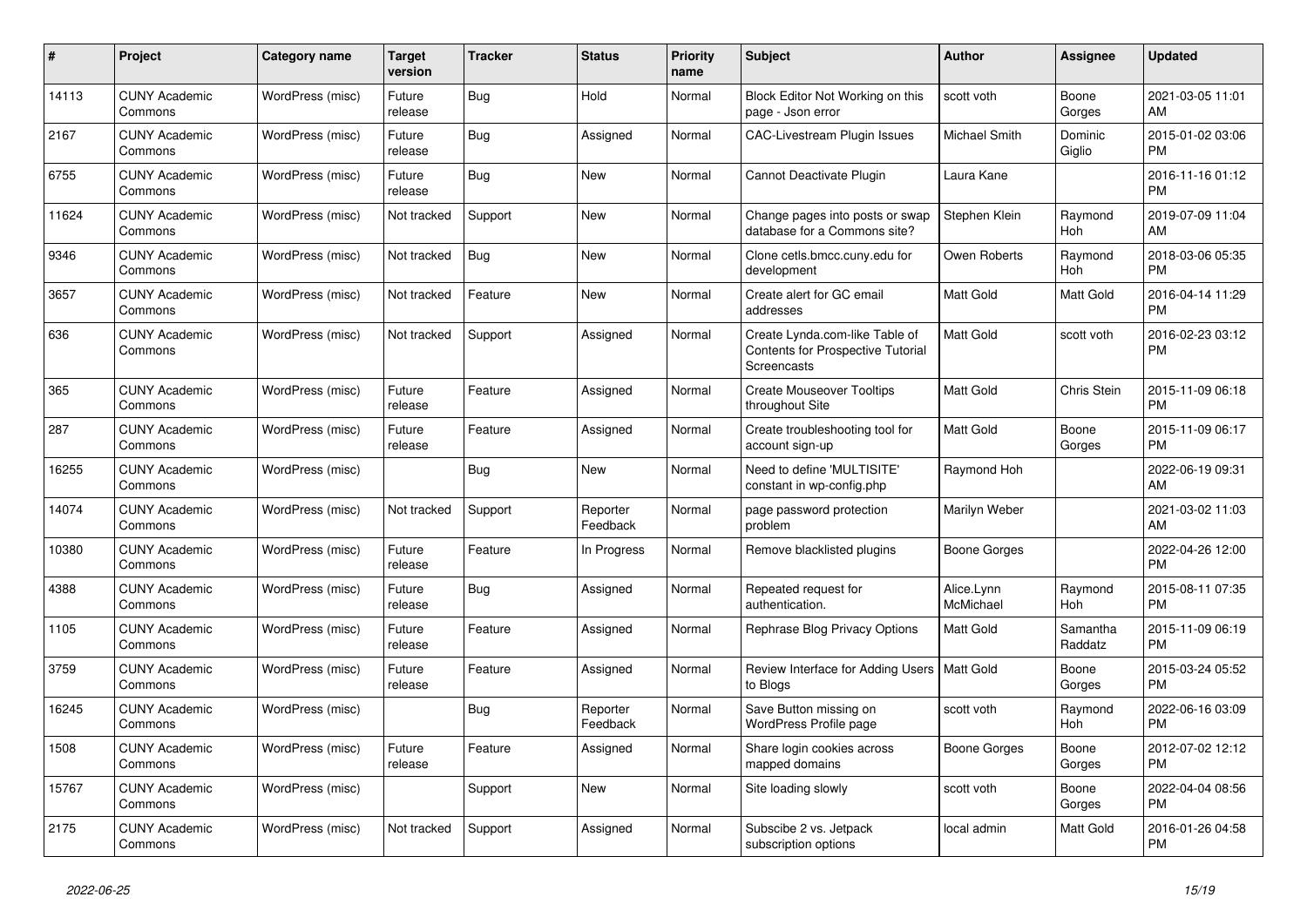| #     | Project                         | <b>Category name</b>     | <b>Target</b><br>version | <b>Tracker</b> | <b>Status</b>        | <b>Priority</b><br>name | Subject                                                                                                      | Author                  | <b>Assignee</b>   | <b>Updated</b>                |
|-------|---------------------------------|--------------------------|--------------------------|----------------|----------------------|-------------------------|--------------------------------------------------------------------------------------------------------------|-------------------------|-------------------|-------------------------------|
| 11024 | <b>CUNY Academic</b><br>Commons | WordPress (misc)         | Future<br>release        | Bug            | New                  | Normal                  | Subsites should not show "you<br>should update your .htaccess<br>now" notice after permalink<br>setting save | Boone Gorges            |                   | 2019-01-28 01:35<br>PM        |
| 11843 | <b>CUNY Academic</b><br>Commons | WordPress (misc)         | Future<br>release        | Design/UX      | New                  | Normal                  | Tweaking the Gutenberg Editor<br>Interface                                                                   | Laurie Hurson           |                   | 2022-04-26 12:00<br><b>PM</b> |
| 10040 | <b>CUNY Academic</b><br>Commons | WordPress (misc)         | Not tracked              | Bug            | Reporter<br>Feedback | Normal                  | User doesn't see full list of themes   Matt Gold                                                             |                         | Boone<br>Gorges   | 2018-07-25 10:12<br>AM        |
| 12741 | <b>CUNY Academic</b><br>Commons | <b>WordPress Plugins</b> | Not tracked              | Support        | Reporter<br>Feedback | Normal                  | <b>Tableau Public Viz Block</b>                                                                              | Marilyn Weber           | Raymond<br>Hoh    | 2020-05-12 11:00<br>AM        |
| 3939  | <b>CUNY Academic</b><br>Commons | <b>WordPress Plugins</b> | Future<br>release        | Bug            | Hold                 | Normal                  | Activity stream support for<br>Co-Authors Plus plugin                                                        | Raymond Hoh             | Raymond<br>Hoh    | 2015-11-09 06:13<br><b>PM</b> |
| 9211  | <b>CUNY Academic</b><br>Commons | <b>WordPress Plugins</b> | Future<br>release        | Support        | Reporter<br>Feedback | Normal                  | Auto-Role Setting in Forum Plugin<br>Causing Some Confusion                                                  | Luke Waltzer            | Boone<br>Gorges   | 2018-03-13 11:44<br>AM        |
| 11415 | <b>CUNY Academic</b><br>Commons | <b>WordPress Plugins</b> | Not tracked              | Bug            | Reporter<br>Feedback | Normal                  | <b>Blog Subscriptions in Jetpack</b>                                                                         | Laurie Hurson           |                   | 2019-05-14 10:34<br>AM        |
| 364   | <b>CUNY Academic</b><br>Commons | <b>WordPress Plugins</b> | Future<br>release        | Feature        | New                  | Normal                  | <b>Bulletin Board</b>                                                                                        | Matt Gold               |                   | 2015-01-05 08:50<br><b>PM</b> |
| 15516 | <b>CUNY Academic</b><br>Commons | <b>WordPress Plugins</b> |                          | Bug            | Reporter<br>Feedback | Normal                  | Can't publish or save draft of post<br>on wordpress.com                                                      | Raffi<br>Khatchadourian | Raymond<br>Hoh    | 2022-03-02 05:52<br>PM        |
| 11649 | <b>CUNY Academic</b><br>Commons | <b>WordPress Plugins</b> | 2.0.2                    | Bug            | In Progress          | Normal                  | CC license displayed on every<br>page                                                                        | Gina Cherry             | Raymond<br>Hoh    | 2022-06-14 11:36<br>AM        |
| 12573 | <b>CUNY Academic</b><br>Commons | <b>WordPress Plugins</b> | Future<br>release        | <b>Bug</b>     | New                  | Normal                  | <b>CommentPress Core Issues</b>                                                                              | scott voth              |                   | 2020-03-24 04:32<br><b>PM</b> |
| 8078  | <b>CUNY Academic</b><br>Commons | <b>WordPress Plugins</b> | Future<br>release        | System Upgrade | Assigned             | Normal                  | <b>CommentPress Updates</b>                                                                                  | Margaret Galvan         | Christian<br>Wach | 2017-05-08 03:49<br><b>PM</b> |
| 13946 | <b>CUNY Academic</b><br>Commons | <b>WordPress Plugins</b> | 2.1.0                    | Support        | Assigned             | Normal                  | Custom Embed handler For<br>OneDrive files                                                                   | scott voth              | Raymond<br>Hoh    | 2022-05-26 10:46<br>AM        |
| 497   | <b>CUNY Academic</b><br>Commons | <b>WordPress Plugins</b> | Future<br>release        | Feature        | Assigned             | Normal                  | Drag and Drop Ordering on<br><b>Gallery Post Plugin</b>                                                      | <b>Matt Gold</b>        | Ron Rennick       | 2015-11-09 06:18<br><b>PM</b> |
| 14987 | <b>CUNY Academic</b><br>Commons | <b>WordPress Plugins</b> | Future<br>release        | Bug            | New                  | Normal                  | Elementor update causes<br>database freeze-up                                                                | <b>Boone Gorges</b>     | Boone<br>Gorges   | 2021-11-29 12:02<br><b>PM</b> |
| 9289  | <b>CUNY Academic</b><br>Commons | <b>WordPress Plugins</b> | Future<br>release        | Bug            | Reporter<br>Feedback | Normal                  | Email Users Plugin                                                                                           | Laurie Hurson           | Boone<br>Gorges   | 2018-10-24 12:34<br>PM        |
| 12121 | <b>CUNY Academic</b><br>Commons | <b>WordPress Plugins</b> | 2.0.2                    | Feature        | Reporter<br>Feedback | Normal                  | Embedding H5P Iframes on<br>Commons Site                                                                     | Laurie Hurson           | Boone<br>Gorges   | 2022-06-14 11:36<br>AM        |
| 11120 | <b>CUNY Academic</b><br>Commons | <b>WordPress Plugins</b> | Not tracked              | <b>Bug</b>     | Reporter<br>Feedback | Normal                  | Events Manager Events Not<br>Showing Up                                                                      | Mark Webb               |                   | 2019-02-27 04:10<br><b>PM</b> |
| 9947  | <b>CUNY Academic</b><br>Commons | <b>WordPress Plugins</b> | Future<br>release        | Feature        | Reporter<br>Feedback | Normal                  | Install H5P quiz plugin                                                                                      | Matt Gold               | Boone<br>Gorges   | 2018-09-11 11:01<br>AM        |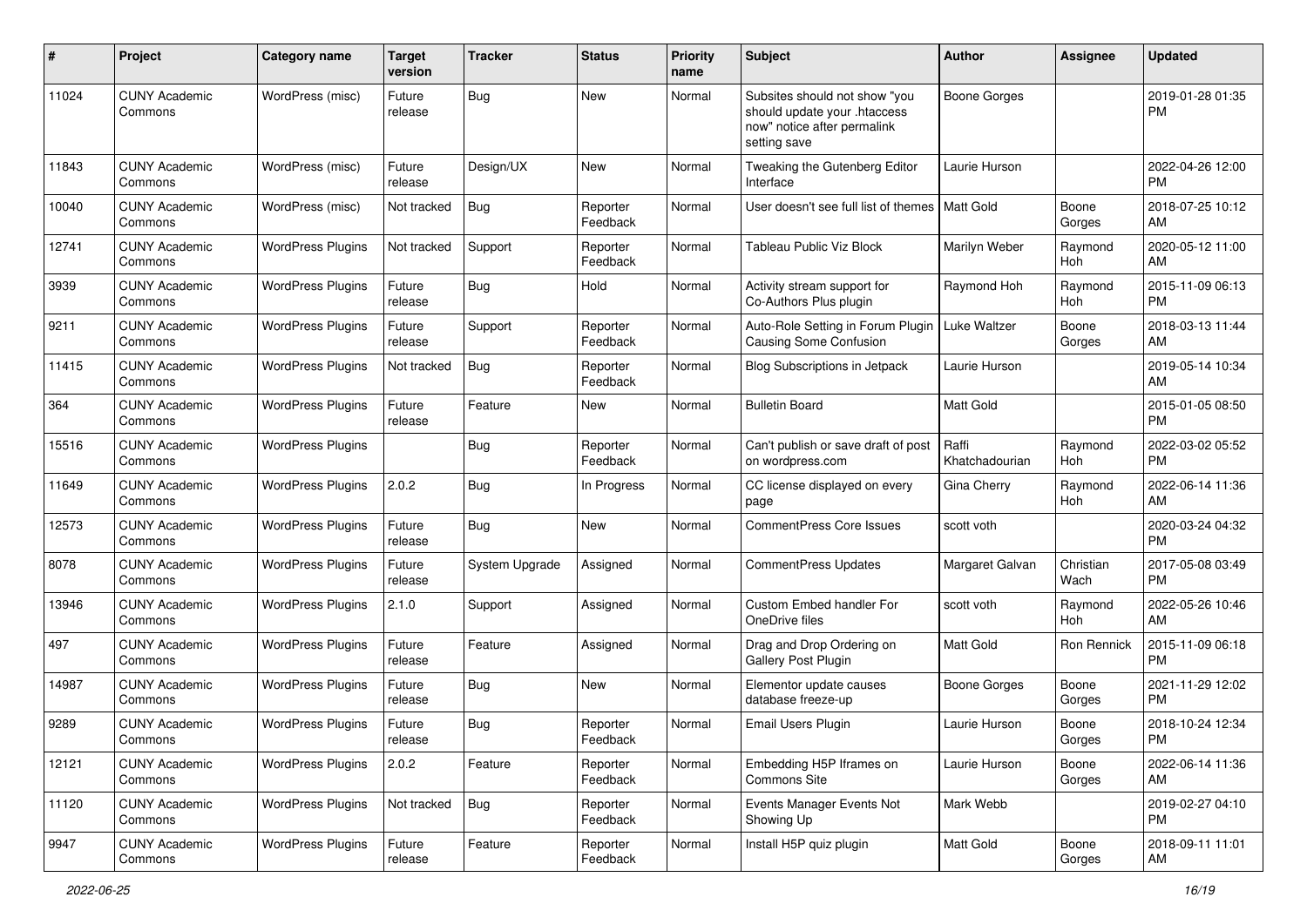| $\pmb{\#}$ | <b>Project</b>                  | Category name            | <b>Target</b><br>version | <b>Tracker</b> | <b>Status</b>        | <b>Priority</b><br>name | <b>Subject</b>                                                                                | <b>Author</b>      | <b>Assignee</b>     | <b>Updated</b>                |
|------------|---------------------------------|--------------------------|--------------------------|----------------|----------------------|-------------------------|-----------------------------------------------------------------------------------------------|--------------------|---------------------|-------------------------------|
| 11788      | <b>CUNY Academic</b><br>Commons | <b>WordPress Plugins</b> | Future<br>release        | Support        | Reporter<br>Feedback | Normal                  | Plugin Request - Browse Aloud                                                                 | scott voth         |                     | 2019-09-24 08:42<br>AM        |
| 658        | <b>CUNY Academic</b><br>Commons | <b>WordPress Plugins</b> | Future<br>release        | Feature        | Assigned             | Normal                  | Rebulid Sitewide Tag Suggestion                                                               | <b>Matt Gold</b>   | Boone<br>Gorges     | 2015-01-05 08:47<br><b>PM</b> |
| 5826       | <b>CUNY Academic</b><br>Commons | WordPress Plugins        | Future<br>release        | Support        | Reporter<br>Feedback | Normal                  | <b>Remove Subscription Options</b><br>plugin from directory                                   | Sarah Morgano      | Sarah<br>Morgano    | 2016-10-21 04:14<br><b>PM</b> |
| 9515       | <b>CUNY Academic</b><br>Commons | <b>WordPress Plugins</b> | Not tracked              | Bug            | Reporter<br>Feedback | Normal                  | Text to Speech plugin - "More<br>Slowly" checkbox not working                                 | scott voth         | Boone<br>Gorges     | 2018-06-13 02:26<br><b>PM</b> |
| 11545      | <b>CUNY Academic</b><br>Commons | <b>WordPress Plugins</b> | Not tracked              | Support        | <b>New</b>           | Normal                  | <b>Twitter searches in WordPress</b>                                                          | Gina Cherry        | <b>Matt Gold</b>    | 2019-09-23 01:03<br><b>PM</b> |
| 9926       | <b>CUNY Academic</b><br>Commons | <b>WordPress Plugins</b> | Future<br>release        | Bug            | New                  | Normal                  | twitter-mentions-as-comments<br>cron jobs can run long                                        | Boone Gorges       | Boone<br>Gorges     | 2018-10-24 12:34<br><b>PM</b> |
| 3691       | <b>CUNY Academic</b><br>Commons | <b>WordPress Plugins</b> | Future<br>release        | <b>Bug</b>     | <b>New</b>           | Normal                  | <b>WPMU Domain Mapping</b><br>Debugging on cdev                                               | Raymond Hoh        | Matt Gold           | 2014-12-12 09:04<br>AM        |
| 10769      | <b>CUNY Academic</b><br>Commons | <b>WordPress Themes</b>  | Not tracked              | <b>Bug</b>     | Reporter<br>Feedback | Normal                  | 2011 Theme Sidebar                                                                            | Mark Webb          |                     | 2018-12-04 04:09<br><b>PM</b> |
| 3492       | <b>CUNY Academic</b><br>Commons | <b>WordPress Themes</b>  | Future<br>release        | Support        | Assigned             | Normal                  | Add CBOX theme to the<br>Commons                                                              | scott voth         | Raymond<br>Hoh      | 2014-10-08 05:55<br><b>PM</b> |
| 412        | <b>CUNY Academic</b><br>Commons | <b>WordPress Themes</b>  | Future<br>release        | Feature        | Assigned             | Normal                  | <b>Featured Themes</b>                                                                        | Matt Gold          | Dominic<br>Giglio   | 2015-01-05 08:44<br><b>PM</b> |
| 12360      | <b>CUNY Academic</b><br>Commons | <b>WordPress Themes</b>  | Not tracked              | Bug            | Reporter<br>Feedback | Normal                  | site just says "DANTE We are<br>currently in maintenance mode,<br>please check back shortly." | Marilyn Weber      |                     | 2020-02-04 12:13<br><b>PM</b> |
| 8211       | <b>CUNY Academic</b><br>Commons | <b>WordPress Themes</b>  | Future<br>release        | Feature        | <b>New</b>           | Normal                  | Theme Suggestions: Material<br>Design-Inspired Themes                                         | Margaret Galvan    | Margaret<br>Galvan  | 2017-08-07 02:48<br><b>PM</b> |
| 14911      | <b>CUNY Academic</b><br>Commons | <b>WordPress Themes</b>  | Not tracked              | Support        | <b>New</b>           | Normal                  | Twentytwentyone theme                                                                         | Marilyn Weber      |                     | 2021-10-28 10:37<br>AM        |
| 4986       | <b>CUNY Academic</b><br>Commons | ZenDesk                  | Not tracked              | Support        | Assigned             | Normal                  | Prepare documentation for<br>Zendesk re web widget                                            | <b>Matt Gold</b>   | Samantha<br>Raddatz | 2016-02-25 03:09<br><b>PM</b> |
| 2577       | <b>NYCDH Community</b><br>Site  |                          |                          | Feature        | Assigned             | Low                     | Investigate Potential to Add Links<br>to the Forum                                            | <b>Mark Newton</b> | Alex Gil            | 2013-05-16 09:40<br><b>PM</b> |
| 2618       | <b>NYCDH Community</b><br>Site  |                          |                          | <b>Bug</b>     | Assigned             | Low                     | Mark blogs as spam when created   Matt Gold<br>by users marked as spam                        |                    | Boone<br>Gorges     | 2013-06-09 11:38<br><b>PM</b> |
| 13912      | <b>CUNY Academic</b><br>Commons |                          | Not tracked              | Feature        | Hold                 | Low                     | posting "missed schedule"                                                                     | Marilyn Weber      |                     | 2021-02-23 10:46<br>AM        |
| 2576       | <b>NYCDH Community</b><br>Site  |                          |                          | Bug            | Hold                 | Low                     | Test Next Button in Javascript<br><b>Tutorial Under Activities</b>                            | <b>Mark Newton</b> | Alex Gil            | 2013-05-18 02:55<br><b>PM</b> |
| 310        | <b>CUNY Academic</b><br>Commons | BuddyPress (misc)        | Future<br>release        | Feature        | Assigned             | Low                     | Friend Request Email                                                                          | <b>Matt Gold</b>   | Samantha<br>Raddatz | 2015-11-09 05:08<br><b>PM</b> |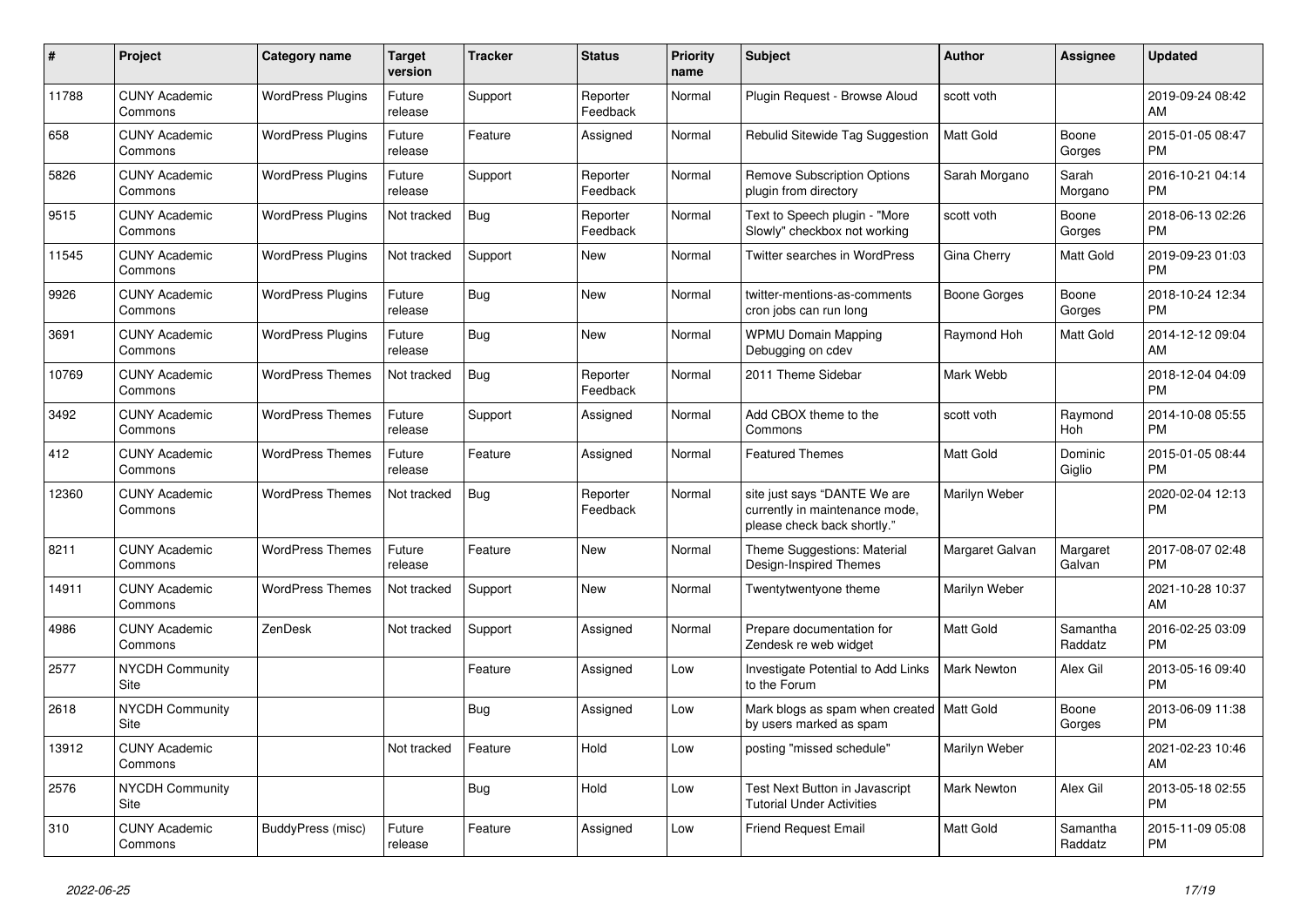| #     | Project                         | <b>Category name</b>       | <b>Target</b><br>version | <b>Tracker</b> | <b>Status</b>        | <b>Priority</b><br>name | Subject                                                                       | Author              | <b>Assignee</b>     | <b>Updated</b>                |
|-------|---------------------------------|----------------------------|--------------------------|----------------|----------------------|-------------------------|-------------------------------------------------------------------------------|---------------------|---------------------|-------------------------------|
| 58    | <b>CUNY Academic</b><br>Commons | BuddyPress (misc)          | Future<br>release        | Feature        | Assigned             | Low                     | Make member search sortable by<br>last name                                   | Roberta Brody       | Boone<br>Gorges     | 2010-08-26 02:38<br><b>PM</b> |
| 2325  | <b>CUNY Academic</b><br>Commons | BuddyPress (misc)          | Future<br>release        | Feature        | Assigned             | Low                     | Profile should have separate<br>fields for first/last names                   | local admin         | Boone<br>Gorges     | 2015-11-09 06:09<br><b>PM</b> |
| 1423  | <b>CUNY Academic</b><br>Commons | BuddyPress (misc)          | Future<br>release        | Feature        | Assigned             | Low                     | Show an avatar for pingback<br>comment activity items                         | Boone Gorges        | Tahir Butt          | 2016-10-24 12:03<br><b>PM</b> |
| 1417  | <b>CUNY Academic</b><br>Commons | <b>BuddyPress Docs</b>     | Future<br>release        | Feature        | Assigned             | Low                     | <b>Bulk actions for BuddyPress Docs</b>                                       | <b>Boone Gorges</b> | Boone<br>Gorges     | 2016-10-17 10:41<br><b>PM</b> |
| 6389  | <b>CUNY Academic</b><br>Commons | <b>BuddyPress Docs</b>     | Future<br>release        | Feature        | New                  | Low                     | Make Discussion Area Visible<br>When Editing a Doc                            | Luke Waltzer        | Boone<br>Gorges     | 2016-10-21 04:16<br><b>PM</b> |
| 519   | <b>CUNY Academic</b><br>Commons | <b>BuddyPress Docs</b>     | Future<br>release        | Feature        | Assigned             | Low                     | TOC for individual docs - for new<br>BP "wiki-like" plugin                    | scott voth          | Boone<br>Gorges     | 2015-11-09 05:54<br><b>PM</b> |
| 1167  | <b>CUNY Academic</b><br>Commons | <b>Email Invitations</b>   | Future<br>release        | Feature        | New                  | Low                     | Allow email invitations to be<br>resent                                       | <b>Boone Gorges</b> | Boone<br>Gorges     | 2015-11-12 12:53<br>AM        |
| 1165  | <b>CUNY Academic</b><br>Commons | <b>Email Invitations</b>   | Future<br>release        | Feature        | Assigned             | Low                     | Allow saved lists of invitees under<br>Send Invites                           | <b>Boone Gorges</b> | Boone<br>Gorges     | 2015-11-09 06:03<br><b>PM</b> |
| 1166  | <b>CUNY Academic</b><br>Commons | <b>Email Invitations</b>   | Future<br>release        | Feature        | New                  | Low                     | Better organizational tools for<br>Sent Invites                               | <b>Boone Gorges</b> | Boone<br>Gorges     | 2015-11-09 06:02<br><b>PM</b> |
| 333   | <b>CUNY Academic</b><br>Commons | <b>Email Notifications</b> | Future<br>release        | Feature        | Assigned             | Low                     | Delay Forum Notification Email<br>Delivery Until After Editing Period<br>Ends | <b>Matt Gold</b>    | Raymond<br>Hoh      | 2015-11-09 06:01<br><b>PM</b> |
| 11971 | <b>CUNY Academic</b><br>Commons | <b>Email Notifications</b> | Future<br>release        | Bug            | Reporter<br>Feedback | Low                     | Pictures obscured in emailed post<br>notifications                            | Marilyn Weber       | Raymond<br>Hoh      | 2019-11-21 01:14<br><b>PM</b> |
| 5016  | <b>CUNY Academic</b><br>Commons | Events                     | Future<br>release        | Feature        | Assigned             | Low                     | Allow comments to be posted on<br>events                                      | Matt Gold           | Raymond<br>Hoh      | 2019-03-01 02:23<br><b>PM</b> |
| 6749  | <b>CUNY Academic</b><br>Commons | Events                     | Future<br>release        | <b>Bug</b>     | New                  | Low                     | BPEO iCal request can trigger<br>very large number of DB queries              | <b>Boone Gorges</b> | Raymond<br>Hoh      | 2016-11-15 10:09<br><b>PM</b> |
| 3354  | <b>CUNY Academic</b><br>Commons | <b>Group Files</b>         | Future<br>release        | Feature        | Assigned             | Low                     | Allow Group Download of Multiple<br><b>Selected Files</b>                     | <b>Matt Gold</b>    | Chris Stein         | 2014-08-01 08:50<br>AM        |
| 3080  | <b>CUNY Academic</b><br>Commons | <b>Group Files</b>         | Future<br>release        | Feature        | Assigned             | Low                     | Create a system to keep track of<br>file changes                              | Matt Gold           | Boone<br>Gorges     | 2014-02-26 10:04<br><b>PM</b> |
| 1192  | <b>CUNY Academic</b><br>Commons | <b>Group Files</b>         | Future<br>release        | Feature        | Assigned             | Low                     | When posting group files, allow<br>users to add a category without<br>saving  | Matt Gold           | Raymond<br>Hoh      | 2015-11-09 05:53<br><b>PM</b> |
| 6392  | <b>CUNY Academic</b><br>Commons | Group Forums               | Future<br>release        | Design/UX      | Assigned             | Low                     | Composition/Preview Panes in<br>Forum Posts                                   | Luke Waltzer        | Paige Dupont        | 2016-10-21 04:26<br>PM        |
| 1456  | <b>CUNY Academic</b><br>Commons | Group Invitations          | Future<br>release        | Feature        | Reporter<br>Feedback | Low                     | Invite to Group Button from Profile   Matt Gold<br>Field                      |                     | Samantha<br>Raddatz | 2015-11-09 05:59<br><b>PM</b> |
| 2610  | <b>CUNY Academic</b><br>Commons | Group Invitations          | Future<br>release        | Feature        | Assigned             | Low                     | Request: Custom invitation<br>message to group invites                        | local admin         | Boone<br>Gorges     | 2015-11-09 06:13<br><b>PM</b> |